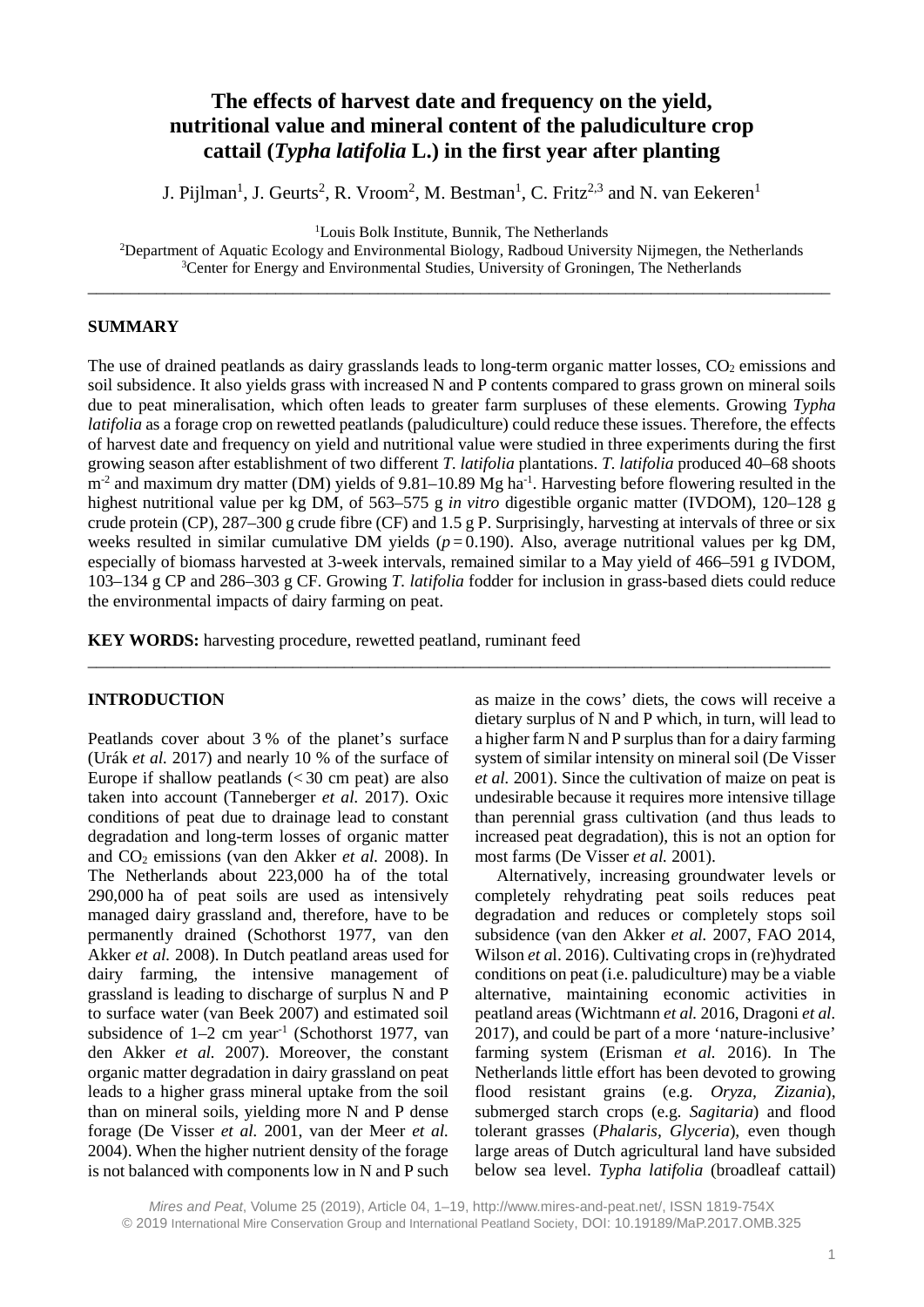can be successfully grown and harvested in wet peatlands, is potential livestock fodder (González *et al.* 2000, do Nascimento *et al.* 2014), can produce considerable biomass, and can take up large amounts of nutrients from e.g. farm runoff and soil accumulations that have resulted from intensive farming (Maddison *et al*. 2005, Geurts *et al*. 2017).

Yields of *T. latifolia* seem to depend on time since crop establishment and harvest date, and are known to vary spatially and between years (Pfadenhauer & Wild 2001, Maddison *et al*. 2005, Maddison *et al*. 2009, Heinz 2012, Günther *et al*. 2015). However, to our knowledge, relatively little is known about the biomass production and nutritional value in relation to harvest date and frequency of *T. latifolia* grown as a paludiculture crop. In a dairy farming system, *T. latifolia* could possibly be grazed or harvested repeatedly during the season in order to utilise younger and nutritionally superior biomass than would be available from a single seasonal harvest. Only a few studies have been performed on the stability of *Typha* spp. regrowth after harvesting, mostly aiming to reduce the abundance of *Typha* spp. in wetlands (Hellsten *et al.* 1999). The objectives of the current work were to assess the production, nutritional value and mineral content of *T. latifolia* green biomass harvested at different dates and frequencies during a growing season. We hypothesised that:

- 1) *T. latifolia* biomass yields would peak between the middle and end of the growing season;
- 2) the nutritional value of *T. latifolia* would decrease with increasing crop age, with a sharp decrease before onset of flowering, as in (other) grasses; and
- 3) increased harvesting frequency (as in a situation with grazing) would result in a maintained nutritional value compared to harvesting before onset of flowering but would drastically reduce productivity and shoot density during a growing season.

#### **METHODS**

#### **Study sites**

Three experiments were performed on two stands of *T. latifolia* planted on transformed dairy grassland at the Knowledge Transfer Centre Zegveld in The Netherlands (location used for Experiment I: 52° 08' 04.8" N, 4° 50' 10.4" E; location for Experiments II and III: 52° 08' 20.0" N, 4° 50' 19.6" E). The experimental sites were established by planting young *T. latifolia* plants which had been reared in a greenhouse using seeds obtained from natural stands

(Aquaflora, The Netherlands). The seeds were spread in  $1 \times 1$  m soil beds for germination, after which individual seedlings were planted in pots  $(4.8 \times 4.5 \times$ 11.0 cm) filled with potting soil. Before planting out, the experimental fields were prepared by mowing the grass to a stubble height of 2–3 cm then removing the topsoil layer including the grass sod  $(\pm 10 \text{ cm})$ . The removed soil was used to make ridges around the field, in order to permanently maintain a water level of 20–30 cm above the soil surface. Water levels were maintained using a solar-powered water pump equipped with a water level sensor. At planting (June 2015 for Experiment I, July 2016 for Experiments II and III), plants were 30–60 cm high, and were planted by hand (Experiment I) or semi-mechanically (Experiments II and III). Planting densities were 15 plants  $m<sup>2</sup>$  for Experiment I and 3.5 plants  $m<sup>2</sup>$  for Experiments II and III. Immediately after planting the experimental fields were inundated by 10–20 cm to reduce desiccation damage and repress the growth of competitive plants. In Experiment I and in the first year of Experiments II and III (2016) no additional nutrients were applied. During winter, all plants were mowed at 5–10 cm above water level using a brush cutter and cut biomass was either removed (Experiment I) or left in place (Experiments II and III). In May 2017, Experiments II and III received applications of  $150 \text{ kg}$  ha<sup>-1</sup> N in the form of coated urea and  $150 \text{ kg}$  ha<sup>-1</sup> K as coated potassium nitrate (Ekompany, the Netherlands). The N and K loads were based on observed N:P and N:K ratios in growing *T. latifolia* biomass (Geurts *et al*. 2017, Vroom *et al*. 2018) to simulate nutrient supply from farm runoff and to stimulate plant P uptake.

#### **Experimental setup and sample collection**

Experiment I consisted of a field of  $60 \text{ m}^2$ , in which ten different  $0.5 \times 0.5$  m plots were randomly assigned to five different harvesting dates (31 May, 07 July, 03 August, 15 September and 28 October 2016) (Figure 1). At each harvest, two plots were harvested and a subsample of fresh biomass per plot was taken for further analyses.

Experiments II and III were performed on a field of  $61.4 \text{ m}^2$  which was split into 24 equal plots of  $1.6 \times 1.6$  m. For Experiment II, 22 plots in total were used to determine the effect of harvest date on biomass yield and nutritional value (Figure 2; plots A–I). Experiment II comprised eight different harvest dates (19 May, 02 June, 16 June, 30 June, 21 July, 11 August, 01 September and 22 September 2017) which were randomly assigned to the 22 plots. At 19 May, eight plots (combined use with Experiment III) were used; and at the subsequent seven other harvest dates, two plots per harvest date were used.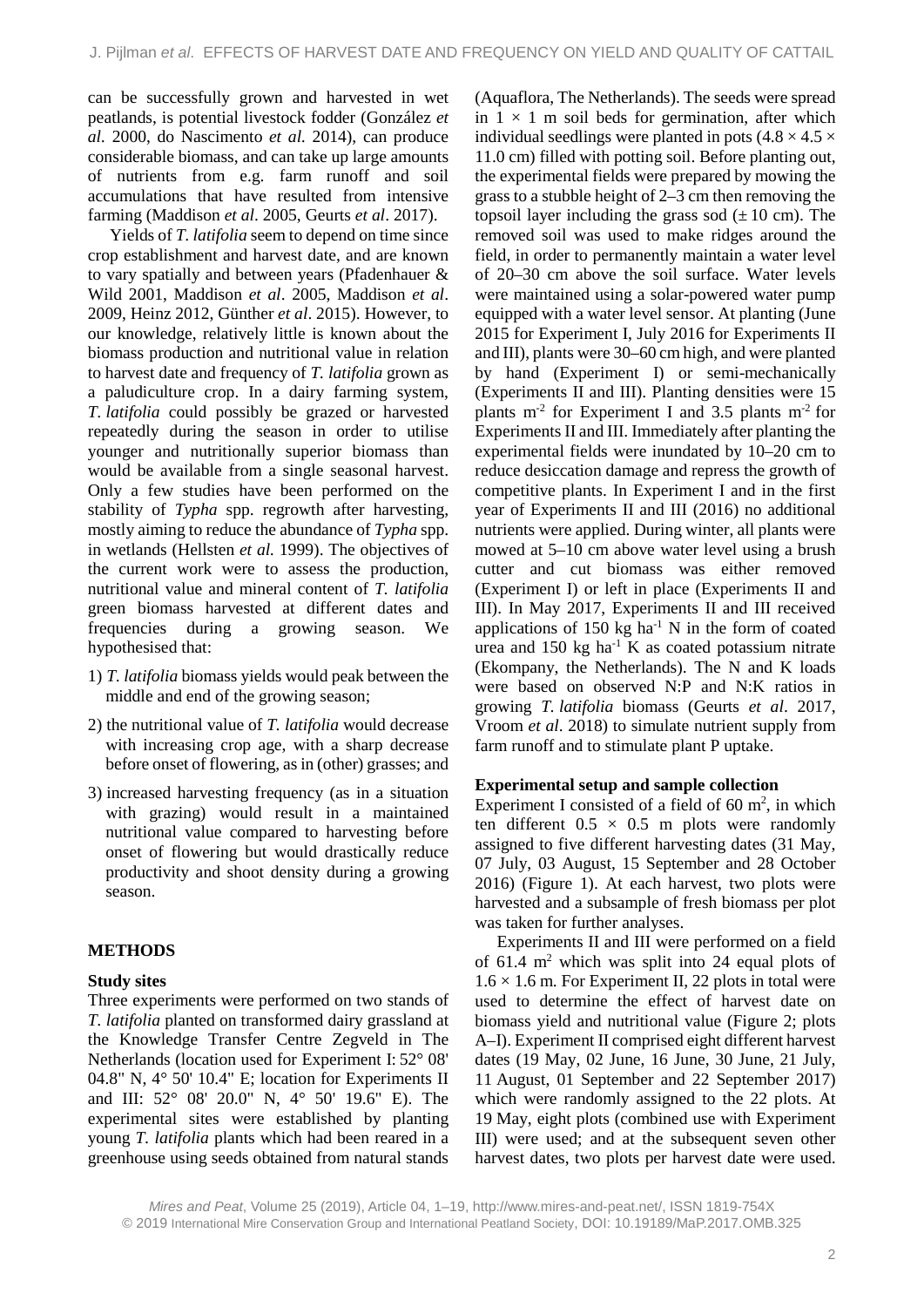For Experiment III, in total eight plots were used to determine the effect of a 3-week or 6-week harvest interval (Figure 2; plots A and B, four plots per harvest interval). Harvest dates were 19 May, 02 June (only 3-week harvest interval), 30 June, 21 July (only 3-week harvest interval), 11 August, 01 September (only 3-week harvest interval) and 22 September 2017. Treatments were randomly assigned to the plots. At each harvest, the number of shoots and flowers were counted. Thereafter, a bamboo stick was placed in the middle of each plot and plants were harvested from a circle of radius 50 cm centred on the stick, resulting in a harvested surface of  $0.79 \text{ m}^2$ . After the harvest, fresh biomass was weighed and subsamples of all plots were taken for dry matter (DM) analyses. In Experiment II all subsamples and in Experiment III two randomly selected subsamples



Figure 1. Experiment I. Schematic overview of the experimental field  $(6 \times 10 \text{ m})$  used for harvesting *T. latifolia* biomass. The field was surrounded by soil ridges at north and south sides and by open water ( $\geq$  0.75 m) at west and east sides. Harvested plot surfaces were  $0.25 \text{ m}^2$ , and harvest dates were 31 May (A), 07 July (B), 03 August (C), 15 September (D) and 28 October 2016 (E)

per harvest date and scheme ( $n = 7$  and  $n = 4$  for the 3-week and 6-week harvest interval schemes, respectively) were taken for further nutrient and



Figure 2. Experiment II and III. Schematic overview of experimental field  $(6.4 \times 9.6 \text{ m})$ divided into 24 equal plots  $(1.6 \times 1.6 \text{ m})$  used for harvesting *T. latifolia* biomass. The experimental field was a subfield  $(\sim 0.35 \text{ ha})$  of a planted *T. latifolia* stand. *T. latifolia* plants surrounded the experimental field on the north, west and south sides. On the east side of the field there was a soil ridge. Harvested surfaces were circles of  $0.79 \text{ m}^2$ per plot (0.5 m radius). Plots with letters A and B (dashed circles) were used for Experiments II and III. Plots with letters C–I were only used for Experiment II (dotted circles). Plants outside the harvested surfaces (circles) were not harvested during 2017. Two subplots (nos. 14 and 21) were not used for the experiments. Harvest dates were 19 May (A, B), 02 June (C), 09 June (A), 16 June (D), 30 June (A, B, E), 21 July (A, F), 11 August  $(A, B, G)$ , 01 September  $(A, H)$  and 22  $(A, B, I)$ September 2017.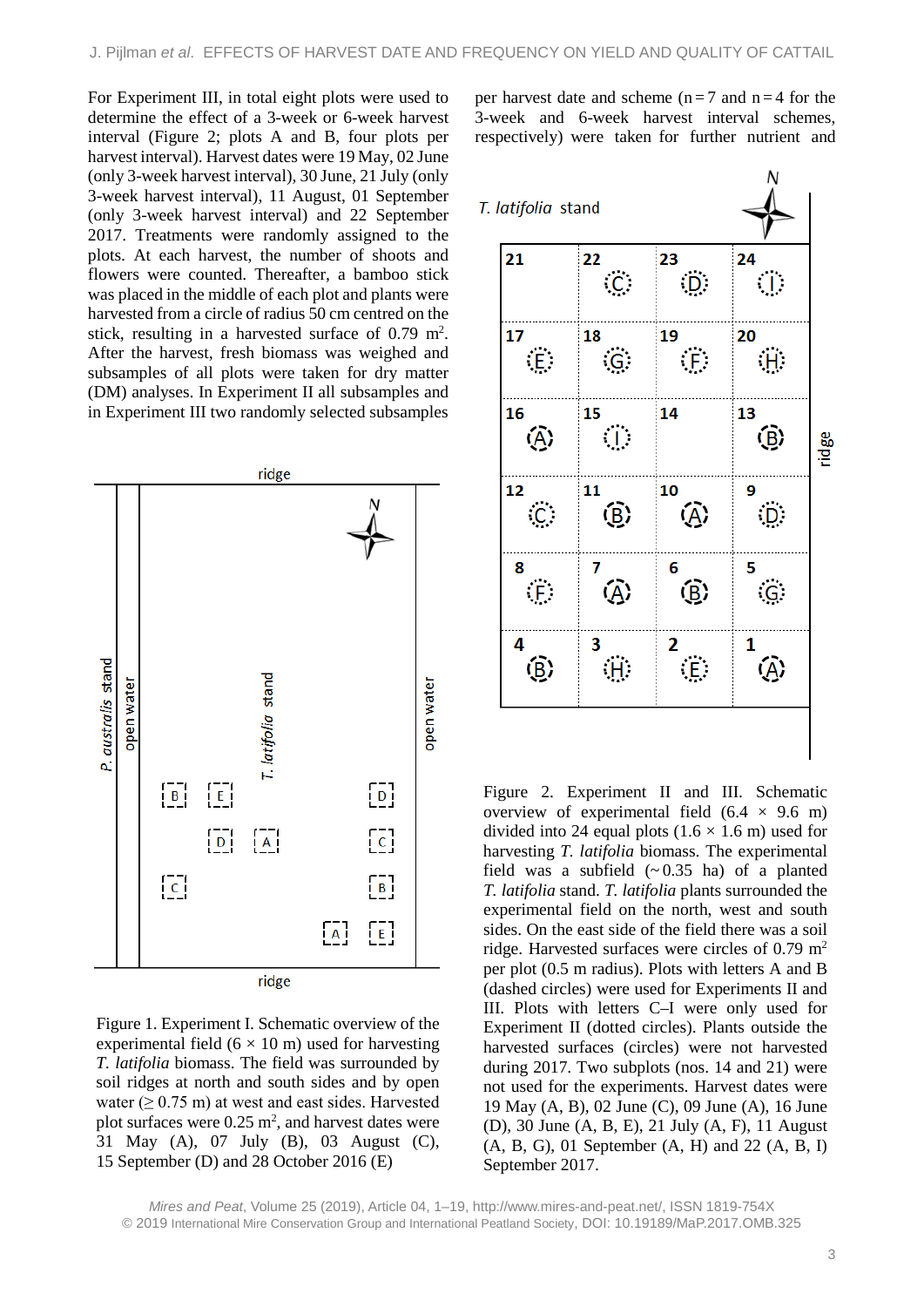mineral analyses. In all experiments, plants were harvested at 5–10 cm above the water level using secateurs.

In Experiment I, soil samples were taken in May 2015, June 2017 and September 2017. Ditch water samples were taken in July and November 2015, and four times in 2016 with a monthly interval from July 2016 onwards. In Experiments II and III, soil samples were taken in July 2017 at four sub-locations distributed over the field and were analysed separately. Ditch water samples were taken four times at monthly intervals from May 2017 onwards. Average results of soil and ditch water analyses are shown in Table 1. During the years of sample collection, 2016 (Experiment I) and 2017 (Experiments II and III), average temperatures from March to the end of October were equal to (Experiment I) or 0.5 °C higher than (Experiments II and III) the 20-year average. Total precipitation from March to the end of October were 37 mm (Experiment I) and 11 mm (Experiments II and III) lower than the 20-year average (de Bilt, KNMI, Table 1).

# **Analytical methods used for evaluation of nutritional values**

Nutritional value was evaluated following widely used methods and component analyses for nutritional evaluation of forage and determination of ruminant dietary requirements. These were:

1) the proximate analyses which include moisture, crude ash (ash), crude protein (CP), crude fibre (CF), crude fat, starch and sugars (CVB 2016, NRC 2001, Sauvant *et al*. 2004);

2) the fractions neutral detergent fibre (NDF), acid detergent fibre (ADF) and acid detergent lignin (ADL) (Van Soest *et al*. 1991, CVB 2016, NRC 2001, Sauvant *et al*. 2004);

3) an *in vitro* organic matter digestibility (IVOMD) assay for forages (Tilley & Terry 1963); and

4) macro and micro mineral analyses of relevant minerals (CVB 2016).

Biomass samples from all experiments were analysed at Eurofins Agro (the Netherlands) for

| Table 1. Soil, ditch water and weather averages $(\pm$ standard deviations) determined at the sites used for |  |  |  |  |  |  |  |
|--------------------------------------------------------------------------------------------------------------|--|--|--|--|--|--|--|
| Experiments I and $II + III$ .                                                                               |  |  |  |  |  |  |  |

|                                                           | <b>Experiment I</b> | Experiments II and III |
|-----------------------------------------------------------|---------------------|------------------------|
| Soil                                                      |                     |                        |
| Soil organic matter (%)                                   | $47 \pm 0.1$        | $75 \pm 1.2$           |
| Total C $(g \ kg^{-1})$                                   | $240 \pm 0.2$       | $397 \pm 0.6$          |
| Total N $(g \ kg^{-1})$                                   | $20 \pm 0.4$        | $24 \pm 0.4$           |
| Total $P(g kg^{-1})$                                      | $1.8 \pm 0.24$      | $0.5 \pm 0.15$         |
| Total $K$ (g $kg^{-1}$ )                                  | $3.2 \pm 1.94$      | $1.8 \pm 0.35$         |
| pH-NaCl                                                   | $5.3 \pm 0.0$       | $4.1 \pm 0.2$          |
| Ditch water                                               |                     |                        |
| $NO_3-N$ (mg $L^{-1}$ )                                   | $0.20 \pm 0.31$     | $0.07 \pm 0.07$        |
| $NH_4-N$ (mg $L^{-1}$ )                                   | $0.27 \pm 0.13$     | $2.10 \pm 2.00$        |
| $P(mg L^{-1})$                                            | $0.28 \pm 0.21$     | $0.09 \pm 0.01$        |
| $K$ (mg $L^{-1}$ )                                        | $7.6 \pm 2.4$       | $13.3 \pm 1.7$         |
| Weather                                                   |                     |                        |
| Mean temperature March-October °C,<br>year of measurement | 13.5                | 14.0                   |
| Precipitation March-October mm,<br>year of measurement    | 545                 | 571                    |
| Mean temperature March-October °C,<br>1998-2017           |                     | $13.5 \pm 0.5$         |
| Precipitation March-October mm,<br>1998-2017              |                     | $582 \pm 116$          |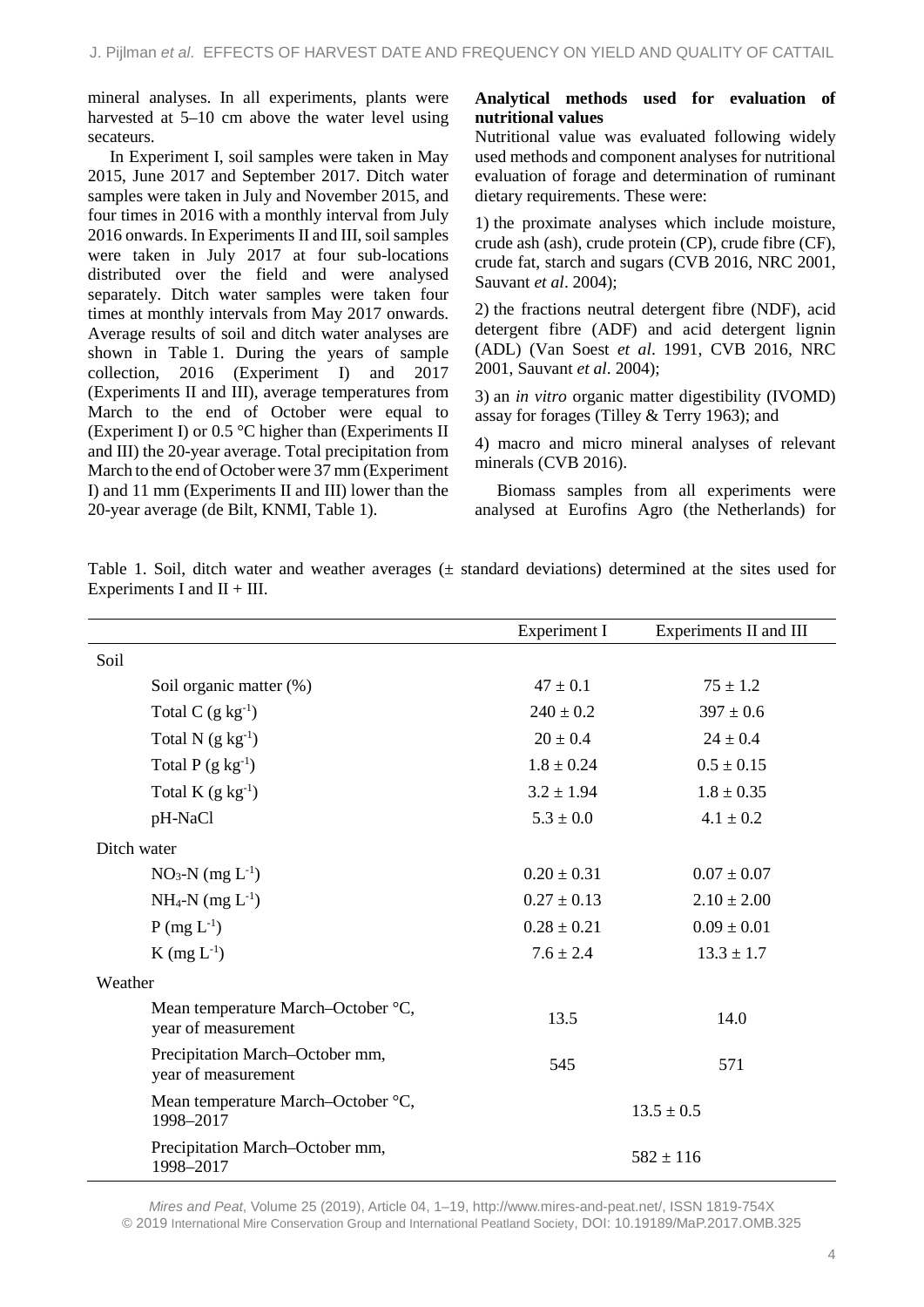moisture content (oven drying at 70 °C for 24 h), ash (NEN-ISO 5984), CP (determined as total  $N \times 6.25$ ; NEN-ISO 5983-2, Kjeldahl method), CF (NEN-EN-ISO 6865) and IVOMD. Dry matter (DM) was calculated by subtracting the moisture content from the total sample weight, organic matter (OM) was calculated by subtracting ash from DM, and consequently the quantity of *in vitro* digested organic matter (IVDOM) was calculated using the IVOMD. Samples from Experiment I were also analysed for neutral detergent fibre (NDF), acid detergent fibre (ADF), acid detergent lignin (ADL) (Van Soest *et al.* 1991) and samples of the first two harvest dates were analysed for crude fat (NEN-ISO 6492), starch (NEN-EN-ISO 15914) and sugars (NEN-ISO 3571).

Samples from Experiments II and III were analysed for P, Na, K, S, Ca, Mg, Mn, Cu, Zn, Fe, I, Mo (Experiment II only), Co (Experiment II only) and Se at Radboud University Nijmegen (Netherlands). Several grams of oven-dried biomass (24 h at 70 °C) were incinerated at 550 °C for four hours in a muffle furnace (Nabertherm GmbH, Lilientahl, Germany) to obtain the crude ash fraction. This remaining fraction of the oven-dried biomass was ground in a ball mill for 4 min at 400 RPM (Fritsch Pulverisette Ball Mill, Fritsch GmbH, Idar-Oberstein, Germany). Total phosphorous and total potassium contents were determined by digesting 200 mg soil in 4 mL HNO<sub>3</sub> (65 %) and 1 mL H<sub>2</sub>O<sub>2</sub> (35 %) in Teflon vessels, heated in an Ethos D microwave (Milestone, Sorisole Lombardy, Italy). Subsequently, inductively coupled plasma emission spectrometry (ICP-OES) was used to measure P, Na, K, S, Ca, Mg, Mn and Fe (IRIS Intrepid II, Thermo Electron corporation, Franklin, MA, USA). Inductively coupled plasma mass spectrometry (ICP-MS) was used to measure Co, Cu, Zn, Se, Mo and I (X-series I, Thermo Electron, Bremen, Germany).

### **Analysis of data**

In Experiment III cumulative (c) yields (cDM, cOM, cCP, etc.) were calculated by accumulating yields of subsequent harvests. Development of biomass yields, contents (Experiments I and II) and cumulative biomass yields (Experiment III) over time were approximated by fitting a linear, quadratic or logistic function with harvest day as dependent variable, using stepwise regression. Model selection was based on lowest Akaike Information Criterion (AIC). When a quadratic and a logistic term were both included in the model according to the lowest AIC, a maximum model with either a quadratic or a logistic term was chosen based on the highest adjusted r 2 . Model response variates were biomass content or yield parameters and harvest day in which 31 May 2016 for

Experiment I, and 19 May 2017 for Experiments II and III were considered as day 1. For Experiment III, effect of harvest frequency was included as a fixed factor in the model with two levels (3- or 6-weekly harvest interval), and model coefficients were analysed for statistical differences between harvest frequency using ANOVA. All analyses were performed in R (version 3.4.0, R Core Team 2017) using the functions 'lm', 'step' and 'anova' (using package stats version 3.4.0).

# **RESULTS**

### **Experiments I and II: effect of harvest date on biomass yields and nutritional values**

Average shoot densities were  $68 \pm 1.9$  m<sup>-2</sup> and  $40 \pm$ 1.9 shoots  $m<sup>2</sup>$  in Experiments I and II, respectively, and on average 16 % and 43 % of the shoots produced an inflorescence in Experiments I and II, respectively. In both experiments, lowest observed biomass DM yields were observed at the first harvest  $(5.20 \text{ Mg} \text{ ha}^{-1}$  for Experiment I at 31 May and 2.89  $Mg$  ha<sup>-1</sup> for Experiment II at 19 May). Peak DM yields were observed at 15 September (9.81 Mg ha<sup>-1</sup>, Experiment I) and 30 June  $(10.89 \text{ Mg} \text{ ha}^{-1})$ , Experiment II), while later in the season observed DM yields were lower  $(7.39 \text{ Mg} \text{ ha}^{-1}$  for Experiment I at 28 October and 7.30 Mg ha-1 for Experiment II at 22 September) (Figure 3, Table 2).

In both experiments harvested biomass showed an increase in DM, OM and CF, and a decrease in IVDOM and CP, over time; with highest IVDOM and CP, and lowest CF, at the first harvest and the greatest nutritional value changes between the first and the second harvests (Figure 3, Table 2). In both experiments, the DM increase was approximated by a logistic function (r <sup>2</sup> adj. 0.26 and 0.99 for Experiments I and II, respectively), with the difference that in Experiment I average DM contents at 31 May and 07 July were similar while in Experiment II the DM content of wet biomass increased during that part of the season  $(86 \text{ g kg}^{-1})$ increase between 02 June and 21 July). Dry biomass OM content increases (r <sup>2</sup> adj. 0.71 and 0.85 for Experiments I and II, respectively) and CP decreases (r <sup>2</sup> adj. 0.74 and 0.96 for Experiments I and II, respectively) over time were approximated by logistic functions because of the relatively strong OM increase and strong CP decrease between the first two harvest dates. In both experiments, CP decreased on average from 125 to 75 g  $kg^{-1}$  between the first two harvest dates. The IVDOM decrease and CF increase over time were approximated by linear curves for Experiment I  $(r^2 \text{ adj. } 0.86 \text{ in both cases})$  and logistic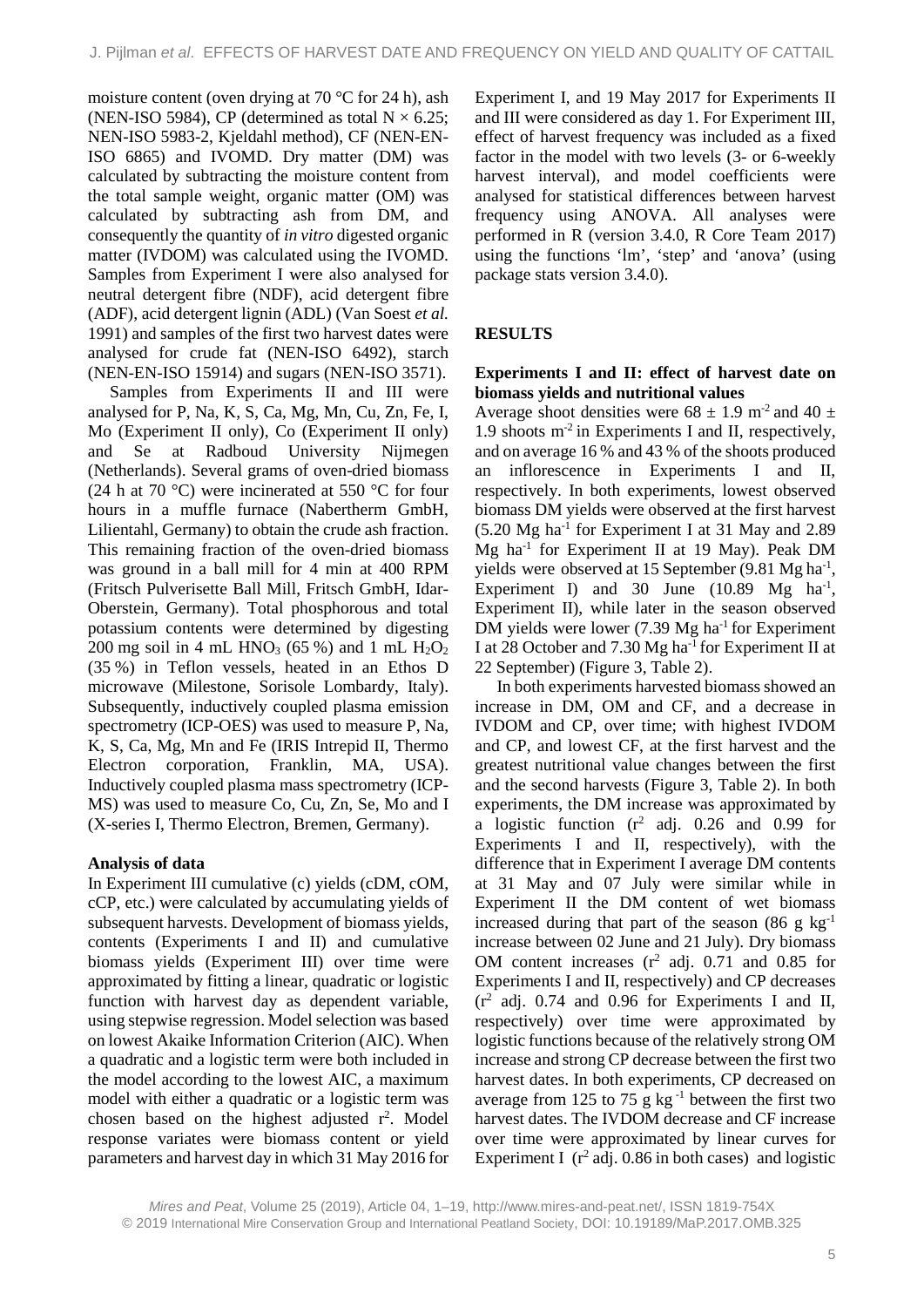

Experiment  $\rightarrow$  1(2016)  $\triangle$  11(2017)

Figure 3. Experiments I and II: Effect of harvest day on dry matter (DM) yield and biomass DM, and on the dry matter contents of organic matter (OM), *in vitro* digestible organic matter (IVDOM), crude protein (CP) and crude fibre (CF) in *T. latifolia* biomass one year after planting. Harvest dates were 31 May, 07 July, 03 August, 15 September and 28 October 2016 for Experiment I and 19 May, 09 June, 16 June, 30 June, 21 July, 11 August, 01 September and 22 September 2017 for Experiment II. Each set of points per harvest date  $(n \ge 2)$  represents the nutrient concentrations of biomass harvested for a first time in the growing season. In Experiment I DM contents of the 07 July harvest were not determined. Fit parameters of the curves are shown in Table 2.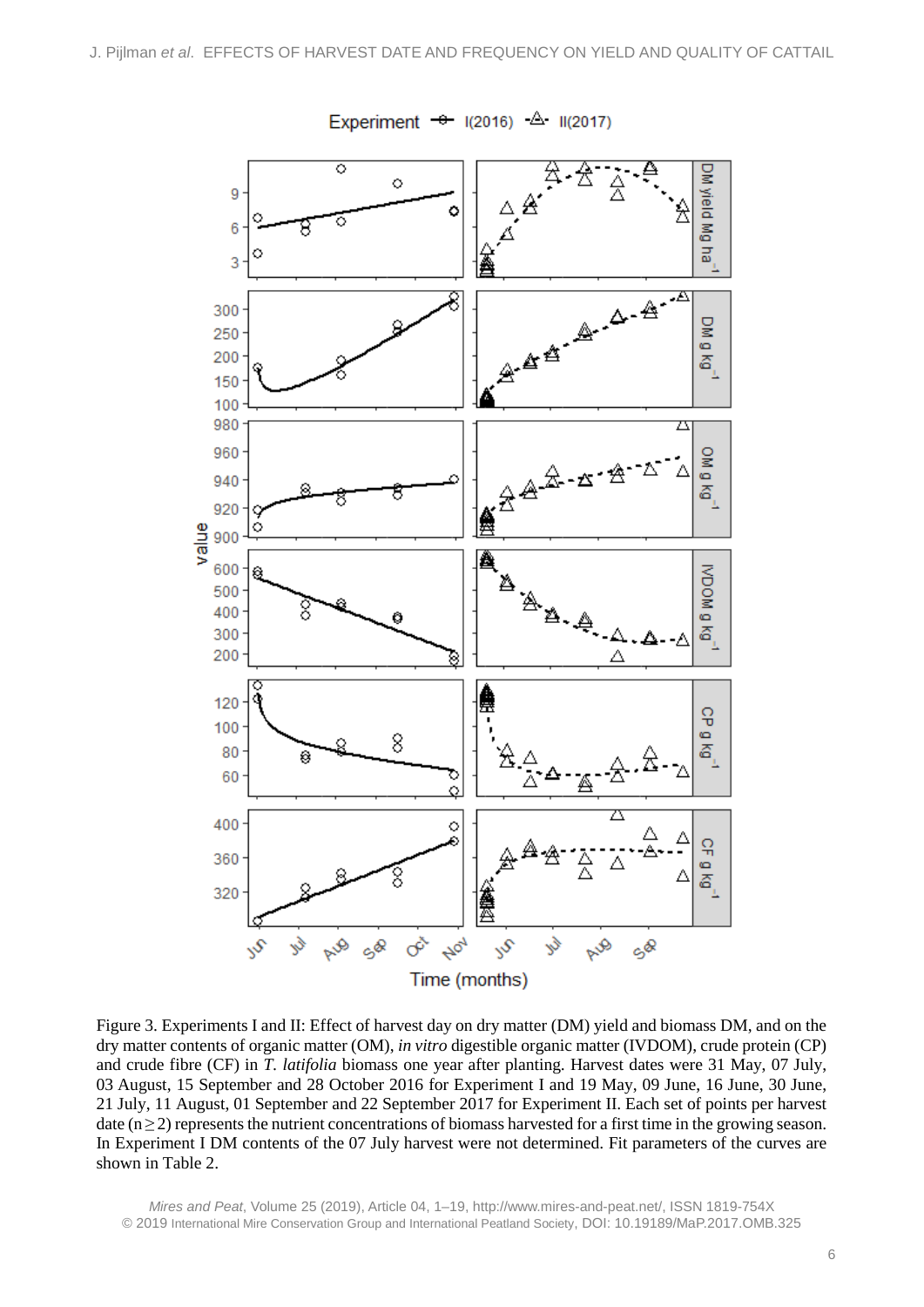Table 2. Experiments I and II: Effect of harvest day on dry matter (DM) yield and DM, and on the dry matter contents of organic matter (OM), *in vitro* digestible organic matter (IVDOM), crude protein (CP) and crude fibre (CF) in *T. latifolia* biomass one year after planting. Fitted parameters to the (maximum) function *y = intercept + harvest date + harvest date<sup>2</sup> + log(harvest date) + error*, in which *y* represents DM yield or biomass content variables and *harvest date* the number of days after the first harvest date (31 May for Experiment I, 19 May for Experiment II).  $SE =$  standard error.

|                        |             | Intercept |          |         | Harvest date | Harvest date <sup>2</sup> |                     | log(Harvest date) |          | Adj. $r^2$ |
|------------------------|-------------|-----------|----------|---------|--------------|---------------------------|---------------------|-------------------|----------|------------|
|                        | Experiment  | Value     | $\rm SE$ | Value   | <b>SE</b>    | Value                     | <b>SE</b>           | Value             | $\rm SE$ |            |
| DM yield               | I           | 5.90      | 1.11     | 0.021   | 0.012        |                           |                     |                   |          | 0.26       |
| $(Mg ha-1)$            | $\rm II$    | 2.87      | 0.38     | 0.219   | 0.019        | $-1.44 \times 10^{-3}$    | $1.61\times10^{-4}$ |                   |          | 0.90       |
| DM                     | $\mathbf I$ | 172.9     | 11.2     | 1.88    | 0.24         |                           |                     | $-27.35$          | 6.60     | 0.96       |
| $(g \, kg^{-1})$       | $\rm II$    | 108.4     | 2.4      | 1.21    | $0.07\,$     |                           |                     | 13.43             | 1.57     | 0.99       |
| OM                     | $\mathbf I$ | 912.4     | 3.9      | 0.04    | 0.06         |                           |                     | 3.72              | 1.82     | 0.71       |
| $(g \; kg^{-1})$       | $\rm II$    | 910.6     | 2.5      | 0.18    | 0.07         |                           |                     | 4.68              | 1.60     | 0.85       |
| <b>IVDOM</b>           | $\mathbf I$ | 554.6     | 27.3     | $-2.28$ | 0.30         |                           |                     |                   |          | 0.86       |
| $(g \; kg^{-1})$       | $\rm II$    | 634.9     | 9.7      | $-7.35$ | 0.52         | $3.54 \times 10^{-2}$     | $4.61\times10^{-3}$ |                   |          | 0.97       |
| CP                     | $\mathbf I$ | 126.3     | 9.2      | $-0.06$ | 0.15         |                           |                     | $-10.59$          | 4.28     | 0.74       |
| $(g \, kg^{-1})$       | $\rm II$    | 122.4     | $2.2\,$  | 0.38    | 0.07         |                           |                     | $-20.94$          | 1.49     | 0.96       |
|                        | $\mathbf I$ | 290.8     | 6.9      | 0.59    | 0.08         |                           |                     |                   |          | 0.86       |
| CF<br>$(g \; kg^{-1})$ | $\rm II$    | 309.1     | 5.9      | $-0.24$ | 0.17         |                           |                     | 18.00             | 3.78     | 0.72       |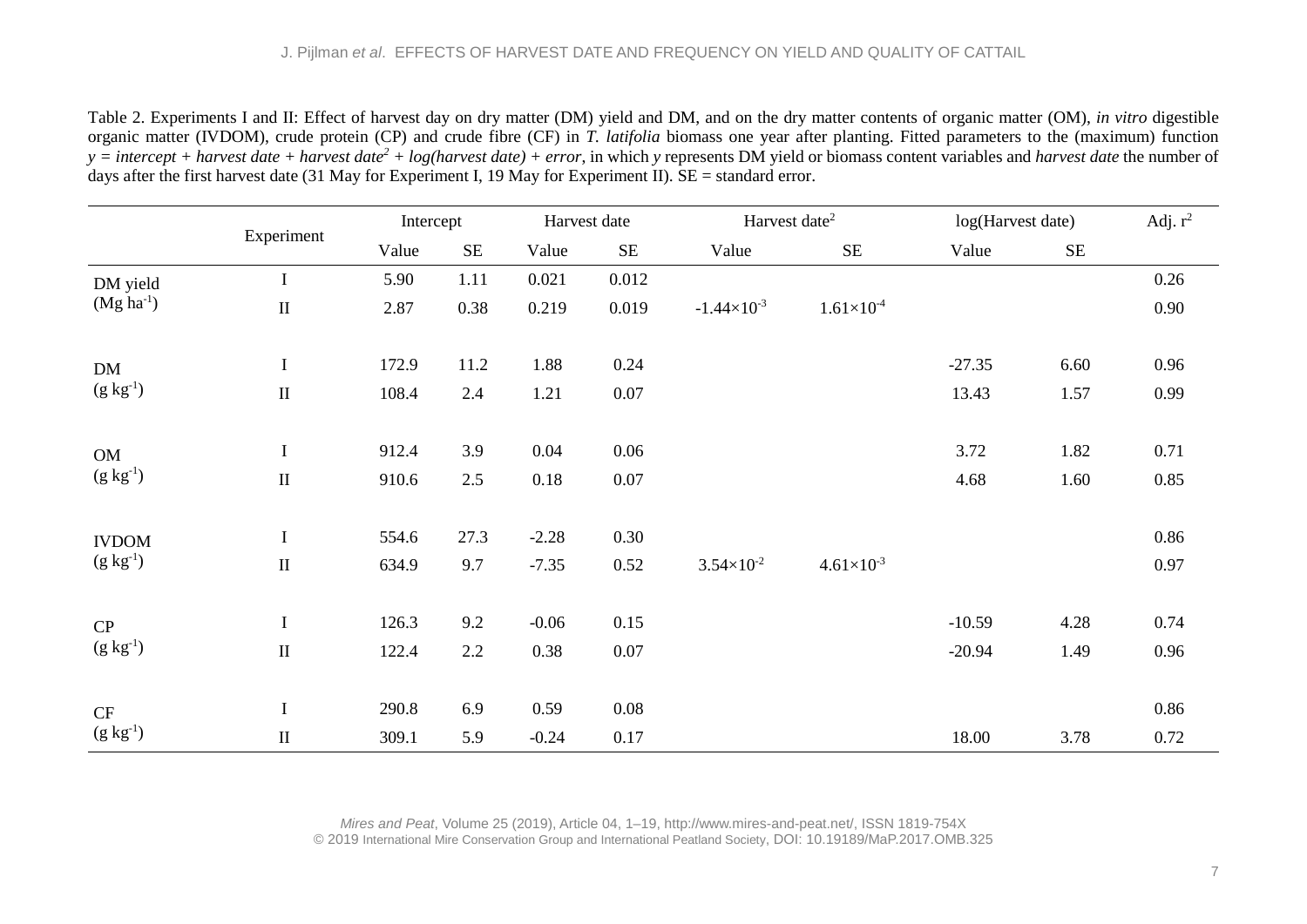curves for Experiment II ( $r^2$  adj. 0.97 and 0.72 for IVDOM and CF, respectively).

The IVOMD decreased from 63 % to 19 % in Experiment I between 31 May and 28 October (Table 3) and from 69 % to 28 % in Experiment II between 19 May and 22 September. In Experiment I, at the first two harvests (31 May and 07 July), the crude fat content was on average 20 g  $kg^{-1}$ , the starch content was on average  $21 \text{ g kg}^{-1}$  and the sugar content was on average 64 g kg-1 (dry mass basis in all cases). Moreover, in Experiment I, the dry mass NDF, ADF and ADL contents increased between the first and last harvests. NDF, ADF and ADL averages ranged from 653 to 742, 344 to 512 and 52 to 93 g kg $^{-1}$ , respectively (Table 3).

In Experiment II P, K and S contents versus harvest date were approximated linearly  $(r^2 \text{ adj. } 0.20,$ 0.67 and 0.27, respectively) with the highest concentrations at the first harvest date (Figure 4, Table 4). Ca, Mg, Mn, I and Se contents versus harvest date were approximated by a logistic function (r <sup>2</sup> adj. 0.39, 0.37, 0.09, 0.32 and 0.25, respectively), all with the highest approximated content in early June, around the time the inflorescences appeared. Fe content was lowest around the fourth harvest (30 June), and Fe content versus harvest date was approximated with a quadratic curve  $(r^2 \text{ adj. } 0.23)$ . For Na, Cu, Zn, Mo and Co contents versus harvest date no specific relationship seemed to be present.

# **Experiment III: effect of harvest frequency on**  *T. latifolia* **stand development, biomass yields and nutritional values**

Frequent cutting apparently prevented the plants from producing inflorescences in Experiment III. On average, the observed number of shoots decreased during the experiment from 29 to 15 shoots  $m<sup>2</sup>$  at the 3-week harvest interval and 35 to 26 shoots m-2 at the 6-week harvest interval. However, the developments of the number of shoots (Figure 5 and Table 5) appeared difficult to approximate by linear functions  $(r^2 \text{ adi. } 0.29)$ . According to the linear models, the number of shoots differed significantly at the first harvest date (19 May)  $(p=0.003)$  but the approximated linear decrease did not differ significantly between the 3-week and 6-week harvest intervals  $(p=0.711)$ . Average cumulative DM yields did not differ significantly  $(p=0.190, n=4$  per harvest interval) and were  $5.16 \pm 0.57$  Mg ha<sup>-1</sup> (3week harvest interval) and  $6.51 \pm 0.71$  Mg ha<sup>-1</sup> (6week harvest interval). DM yields per cut and harvest interval decreased between 19 May and 22 September from 2.97 Mg ha<sup>-1</sup> to 0.09 Mg ha<sup>-1</sup> at the 3-week harvest interval and from  $2.80$  Mg ha<sup>-1</sup> to  $0.43$  $Mg$  ha<sup>-1</sup> at the 6-week harvest interval.

The 6-weekly harvesting frequency resulted in a faster increase of cCF yields ( $p = 0.015$  and  $p = 0.032$ ) for the linear and quadratic effects, respectively) and a tendency towards a faster increase of cOM yield

Table 3. Experiment I: Effect of harvest day on *in vitro* organic matter digestibility (IVOMD), and the dry matter contents of crude fat (Cfat), sugars, starch, neutral detergent fibre (NDF), acid detergent fibre (ADF) and acid detergent lignin (ADL) in *T. latifolia* biomass one year after planting. Each figure represents measurements from two different subplots, harvested for the first time in the growing season (2016).  $DM =$  $\text{dry matter}$ ; ND = not determined.

| Harvest<br>date | <b>IVOMD</b><br>(% ) | Cfat<br>$(g \, kg^{-1})$ | <b>Sugars</b><br>$(g \, kg^{-1})$ | <b>Starch</b><br>$(g \; kg^{-1})$ | <b>NDF</b><br>$(g \, kg^{-1})$ | ADF<br>$(g \ kg^{-1})$ | ADL<br>$(g \, kg^{-1})$ |
|-----------------|----------------------|--------------------------|-----------------------------------|-----------------------------------|--------------------------------|------------------------|-------------------------|
| 31 May          | 63.1                 | 21                       | 57                                | 10                                | 653                            | 344                    | 52                      |
| 07 July         | 43.3                 | 18                       | 71                                | 32                                | 655                            | 396                    | 58                      |
| 03 August       | 45.7                 | ND                       | ND                                | ND                                | 663                            | 422                    | 69                      |
| 15 September    | 39.3                 | ND                       | ND                                | ND                                | 676                            | 438                    | 67                      |
| 28 October      | 19.0                 | ND                       | <b>ND</b>                         | ND                                | 742                            | 512                    | 93                      |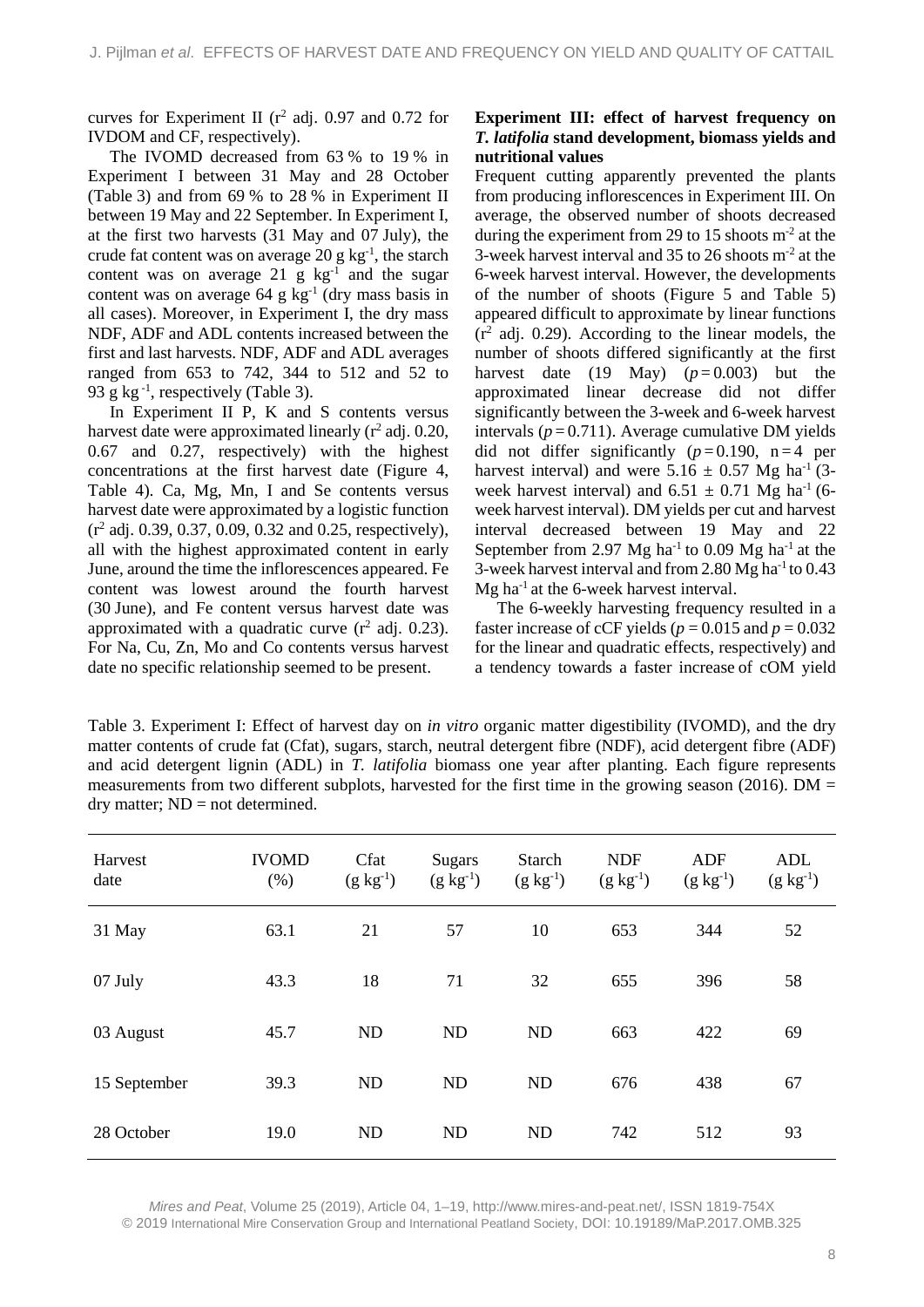

Figure 4. Experiment II: Effect of harvest day on the dry matter contents of minerals in *T. latifolia* biomass one year after planting. Harvest dates were 19 May, 02 June, 16 June, 30 June, 21 July, 11 August, 01 September and 22 September 2017. Each set of points per harvest date ( $n \ge 2$ ) represents biomass mineral concentrations from two different subplots, harvested for the first time in the growing season. Fit parameters of the curves are shown in Table 4.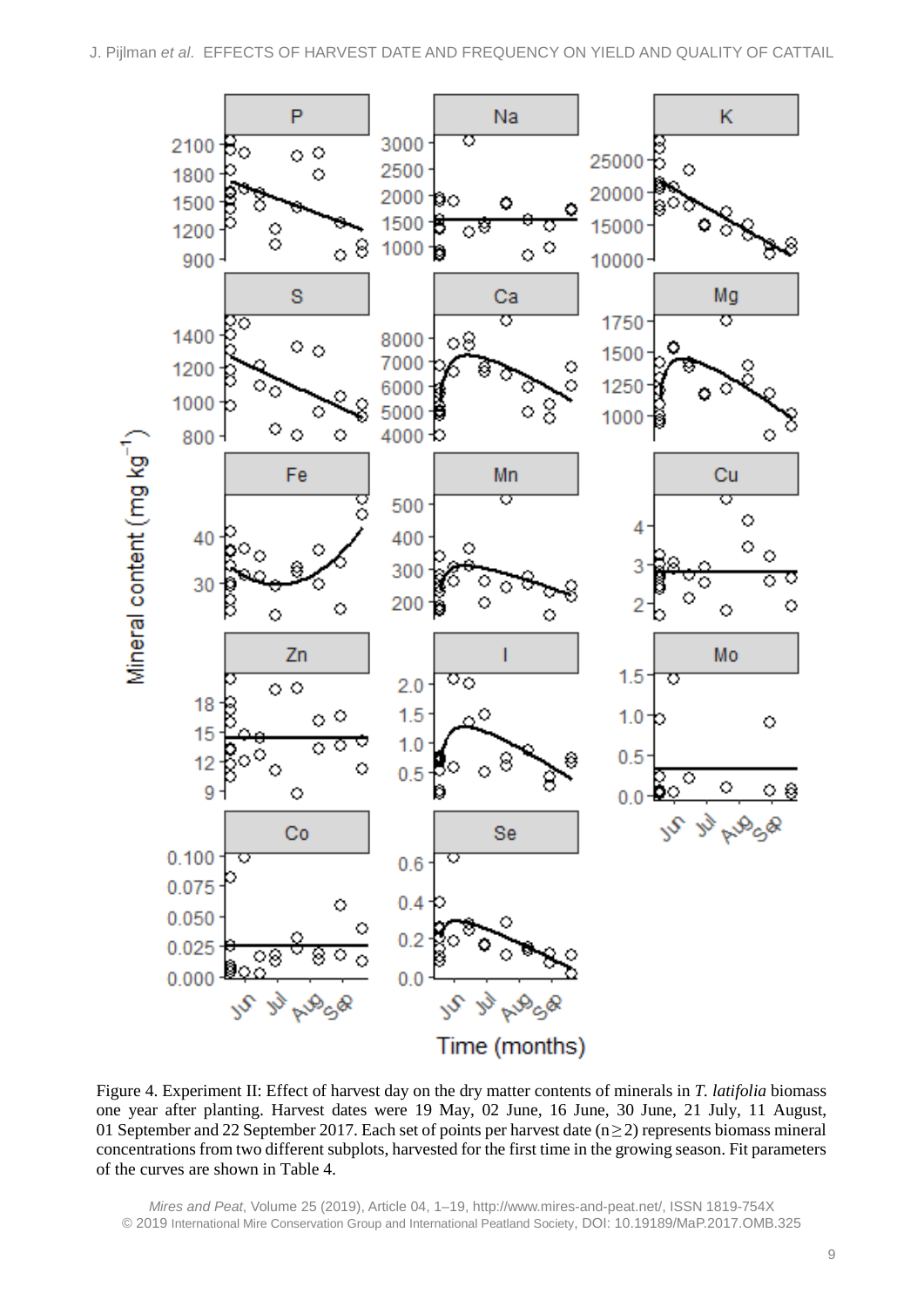|                             |                       | Intercept           |                      | Harvest day           |                     | Harvest day <sup>2</sup> |                     | log(Harvest day)      | $r^2$ adj. |
|-----------------------------|-----------------------|---------------------|----------------------|-----------------------|---------------------|--------------------------|---------------------|-----------------------|------------|
|                             | Value                 | $\rm SE$            | Value                | $\rm SE$              | Value               | <b>SE</b>                | Value               | $\rm SE$              |            |
| $P (mg kg^{-1})$            | 1705                  | 99                  | $-4.00$              | 1.61                  |                     |                          |                     |                       | 0.20       |
| Na $(mg kg^{-1})$           | 1517                  | 106                 |                      |                       |                     |                          |                     |                       |            |
| $K$ (mg $kg^{-1}$ )         | 21693                 | 832                 | $-89.70$             | 13.53                 |                     |                          |                     |                       | 0.67       |
| $S \, (\text{mg kg}^{-1})$  | 1262                  | 59                  | $-2.84$              | 0.96                  |                     |                          |                     |                       | 0.27       |
| Ca $(mg kg^{-1})$           | 5330                  | 335                 | $-31.78$             | 9.78                  |                     |                          | 842.23              | 215.09                | 0.39       |
| $Mg$ (mg kg <sup>-1</sup> ) | 1132                  | 65                  | $-7.05$              | 1.91                  |                     |                          | 152.34              | 42.05                 | 0.37       |
| Fe $(mg kg^{-1})$           | 33.3                  | 1.9                 | $-0.171$             | 0.097                 | $1.89\times10^{-3}$ | $8.18 \times 10^{-4}$    |                     |                       | 0.23       |
| $Mn$ (mg $kg^{-1}$ )        | 237.8                 | 25.7                | $-1.419$             | 0.752                 |                     |                          | 33.36               | 16.53                 | 0.09       |
| $Cu$ (mg $kg^{-1}$ )        | 2.8                   | 0.1                 |                      |                       |                     |                          |                     |                       |            |
| $Zn$ (mg $kg^{-1}$ )        | 14.4                  | $0.7\,$             |                      |                       |                     |                          |                     |                       |            |
| I (mg $kg^{-1}$ )           | 0.6                   | 0.1                 | $-0.014$             | 0.004                 |                     |                          | 0.318               | 0.094                 | 0.32       |
| $Mo$ (mg kg <sup>-1</sup> ) | $3.22 \times 10^{-1}$ | $1.29\times10^{-1}$ |                      |                       |                     |                          |                     |                       |            |
| $Co$ (mg $kg^{-1}$ )        | $2.60\times10^{-2}$   | $6.06\times10^{-3}$ |                      |                       |                     |                          |                     |                       |            |
| Se $(mg kg^{-1})$           | $2.09\times10^{-1}$   | $3.80\times10^{-2}$ | $-3.12\times10^{-3}$ | $1.11 \times 10^{-3}$ |                     |                          | $4.78\times10^{-2}$ | $2.44 \times 10^{-2}$ | 0.25       |

Table 4. Experiment II: Effect of harvest day on dry matter mineral contents of *T. latifolia* biomass one year after planting. Fitted parameters to the (maximum) models *y = intercept + harvest day + harvest day 2 + error* or *y = intercept + harvest day + log(harvest day)+ error*, in which *y* represents biomass concentration and *harvest day* the harvest date where the 19 May 2017 was set as day 1. SE = standard error.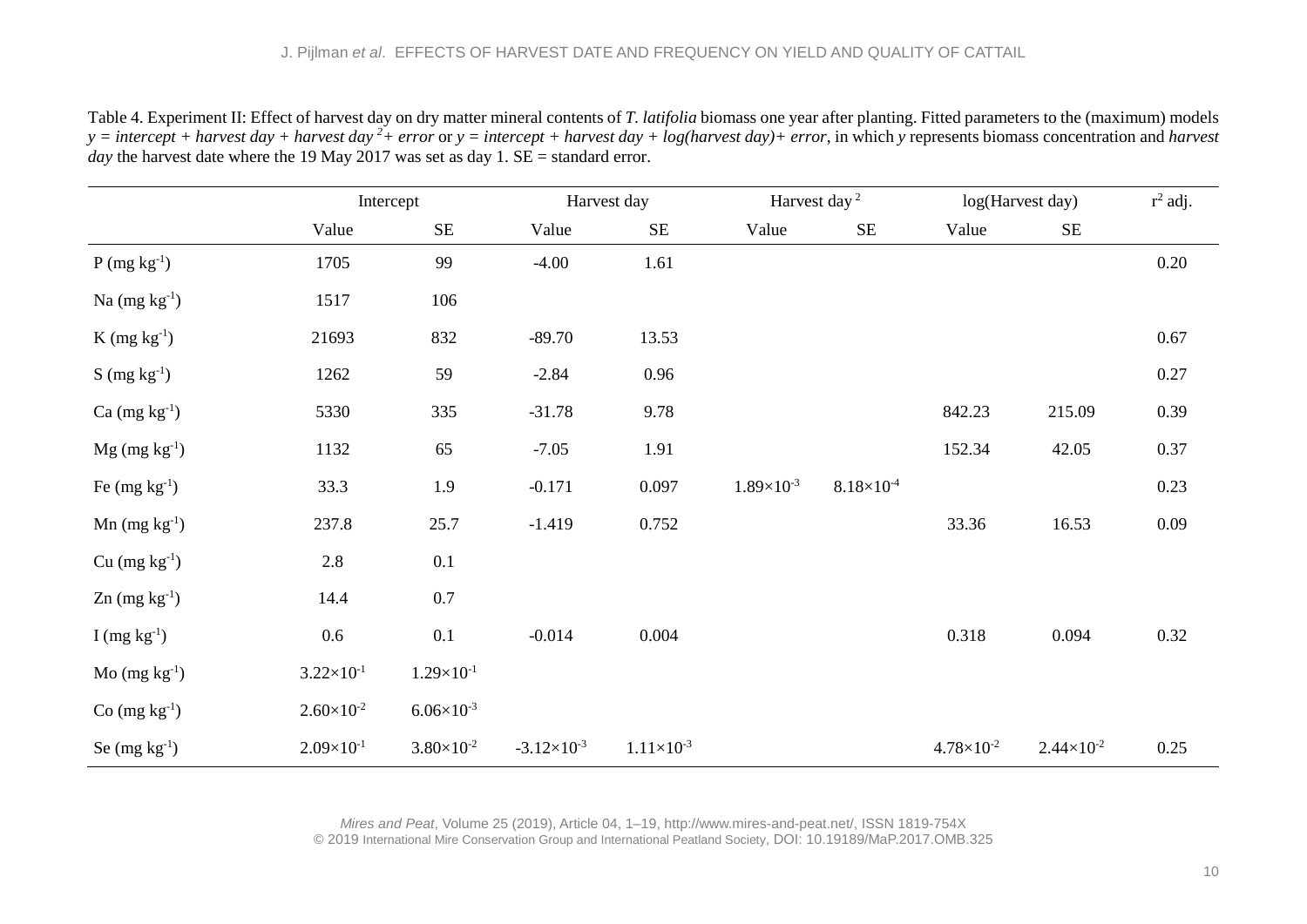$(p=0.072$  for the linear slope coefficient of cOM) compared to the 3-weekly harvesting frequency. Harvesting frequency did not significantly affect the development of cDM, cOM, cIVDOM and cCP yields, since there were no significant differences between the slope coefficients of the different harvesting frequencies. When comparing the average IVDOM, CP and CF contents of biomass harvested after May to biomass harvested in May, the nutritional value of biomass harvested at 3-week intervals remained similar to the nutritional quality of spring biomass harvested in May while biomass harvested at 6-week intervals had lower IVDOM  $(p<0.001)$  contents (Table 6). DM contents of biomass harvested after May was higher at both harvest frequencies compared to the harvest at 19 May (*p* < 0.001).

Harvesting frequency did not significantly affect the development of cumulative mineral yields over time. However, for cSe a tendency towards a faster yield increase for the 6-weekly compared to the 3 weekly harvesting frequency was observed (Figure 6 and Table 7). Harvesting frequency had a significant effect on the intercept of the approximated yield developments for cNa ( $p=0.002$ ), cMg ( $p=0.039$ ), cCu ( $p=0.015$ ), cI ( $p=0.037$ ) and cSe ( $p=0.001$ ).

Harvest interval  $\div$  3wk  $\triangle$  6wk



Figure 5. Experiment III: Effect of harvesting frequency (3-week or 6-week intervals) on shoot density and cumulative dry matter (DM), organic matter (OM), *in vitro* digestible organic matter (IVDOM), crude protein (CP) and crude fibre (CF) yields of *T. latifolia* biomass contents one year after planting. Harvest dates were 19 May, 02 June, 30 June, 21 July, 11 August, 01 September and 22 September 2017. Fit parameters of the curves are shown in Table 5.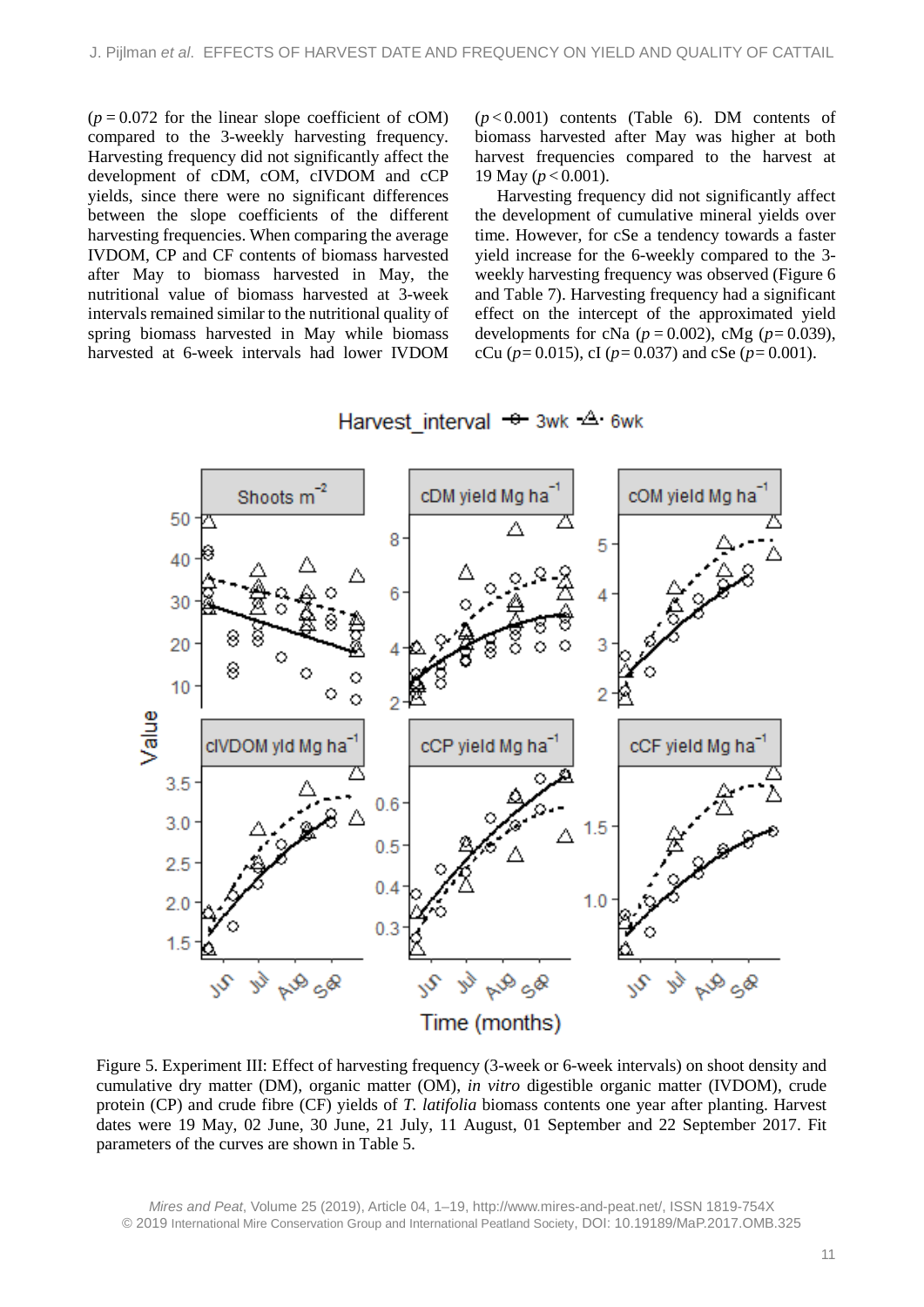Table 5. Experiment III: Effect of harvesting frequency (3-weekly or 6-weekly) on shoot density and cumulative (c) dry matter (DM), organic matter (OM), *in vitro* digestible organic matter (IVDOM), crude protein (CP) and crude fibre (CF) yields of *T. latifolia* biomass contents one year after planting. Fitted parameters to the (maximum) model  $y = intercept \times harvest\ interval + harvest\ day \times harvest\ interval + harvest\ day^2 \times harvest\ decay + 2$  *harvest day<sup>2</sup>*  $\times$  *harvest interval* + *error*, in which *y* represents the biomass yield, *harvest interval* is 3 weeks or 6 weeks and *harvest day* is number of days after 19 May 2017 (set as day 1). SE = standard error.

|                             | Intercept |             |                   |             |            | Harvest day                                                                                                                          |                                                                                 |       |           | Harvest day <sup>2</sup> |                                           |           |                                                                                     |           |                            |      |
|-----------------------------|-----------|-------------|-------------------|-------------|------------|--------------------------------------------------------------------------------------------------------------------------------------|---------------------------------------------------------------------------------|-------|-----------|--------------------------|-------------------------------------------|-----------|-------------------------------------------------------------------------------------|-----------|----------------------------|------|
| Harvest interval            |           | 3 weeks     | 6 weeks           |             |            |                                                                                                                                      | 3 weeks                                                                         |       | 6 weeks   |                          | 3 weeks                                   |           | 6 weeks                                                                             |           |                            |      |
|                             | Value     | SE          | Value             | SE          | $p$ -value | Value                                                                                                                                | <b>SE</b>                                                                       | Value | <b>SE</b> | $p$ -value               | Value                                     | <b>SE</b> | Value                                                                               | <b>SE</b> | <i>p</i> -value $r^2$ adj. |      |
| Shoot density<br>$(m^{-2})$ | 29.1      | 2.6         | 8.9               | 4.1         | 0.003      | $-0.091$                                                                                                                             | 0.034                                                                           | 0.054 | 0.053     | 0.711                    |                                           |           |                                                                                     |           |                            | 0.29 |
| cDM<br>$(Mg ha-1)$          |           |             | 2.702 0.414 0.613 | 0.556       | 0.016      |                                                                                                                                      | $4.06\times10^{-2}$ $1.30\times10^{-2}$ $2.36\times10^{-2}$ $7.09\times10^{-3}$ |       |           | 0.141                    |                                           |           | $-1.73\times10^{-4}$ 9.48 $\times10^{-5}$ $-1.73\times10^{-4}$ 9.48 $\times10^{-5}$ |           |                            | 0.54 |
| cOM<br>$(Mg ha-1)$          |           |             | 2.315 0.195 2.117 | 0.285       | 0.001      |                                                                                                                                      | $2.49\times10^{-2}$ $8.58\times10^{-3}$ $4.86\times10^{-2}$ $1.16\times10^{-2}$ |       |           | 0.072                    |                                           |           | $-5.11\times10^{-5}$ $7.71\times10^{-5}$ $-2.00\times10^{-4}$ $9.70\times10^{-5}$   |           | 0.147                      | 0.91 |
| cIVDOM<br>$(Mg ha-1)$       |           | 1.492 0.133 |                   | 1.666 0.183 | 0.014      |                                                                                                                                      | $2.42\times10^{-2}$ $4.35\times10^{-3}$ $2.52\times10^{-2}$ $2.66\times10^{-3}$ |       |           | 0.696                    | $-9.46\times10^{-5}$ 3.68 $\times10^{-5}$ |           |                                                                                     |           |                            | 0.87 |
| cCP<br>$(Mg ha^{-1})$       |           | 0.310 0.033 | 0.292             | 0.044       | 0.223      |                                                                                                                                      | $4.18\times10^{-3}$ $1.03\times10^{-3}$ $3.86\times10^{-3}$ $5.84\times10^{-4}$ |       |           | 0.587                    |                                           |           | $-1.16\times10^{-5}$ 7.90 $\times10^{-6}$ $-1.16\times10^{-5}$ 7.90 $\times10^{-6}$ |           |                            | 0.80 |
| cCF<br>$(Mg ha^{-1})$       |           |             | 0.739 0.055 0.733 | 0.081       |            | $<0.001$ 8.63 $\times$ 10 <sup>-3</sup> 2.09 $\times$ 10 <sup>-3</sup> 1.81 $\times$ 10 <sup>-2</sup> 3.09 $\times$ 10 <sup>-3</sup> |                                                                                 |       |           | 0.015                    |                                           |           | $-2.21\times10^{-5}$ 1.66 $\times10^{-5}$ $-7.84\times10^{-5}$ 2.38 $\times10^{-5}$ |           | 0.032                      | 0.94 |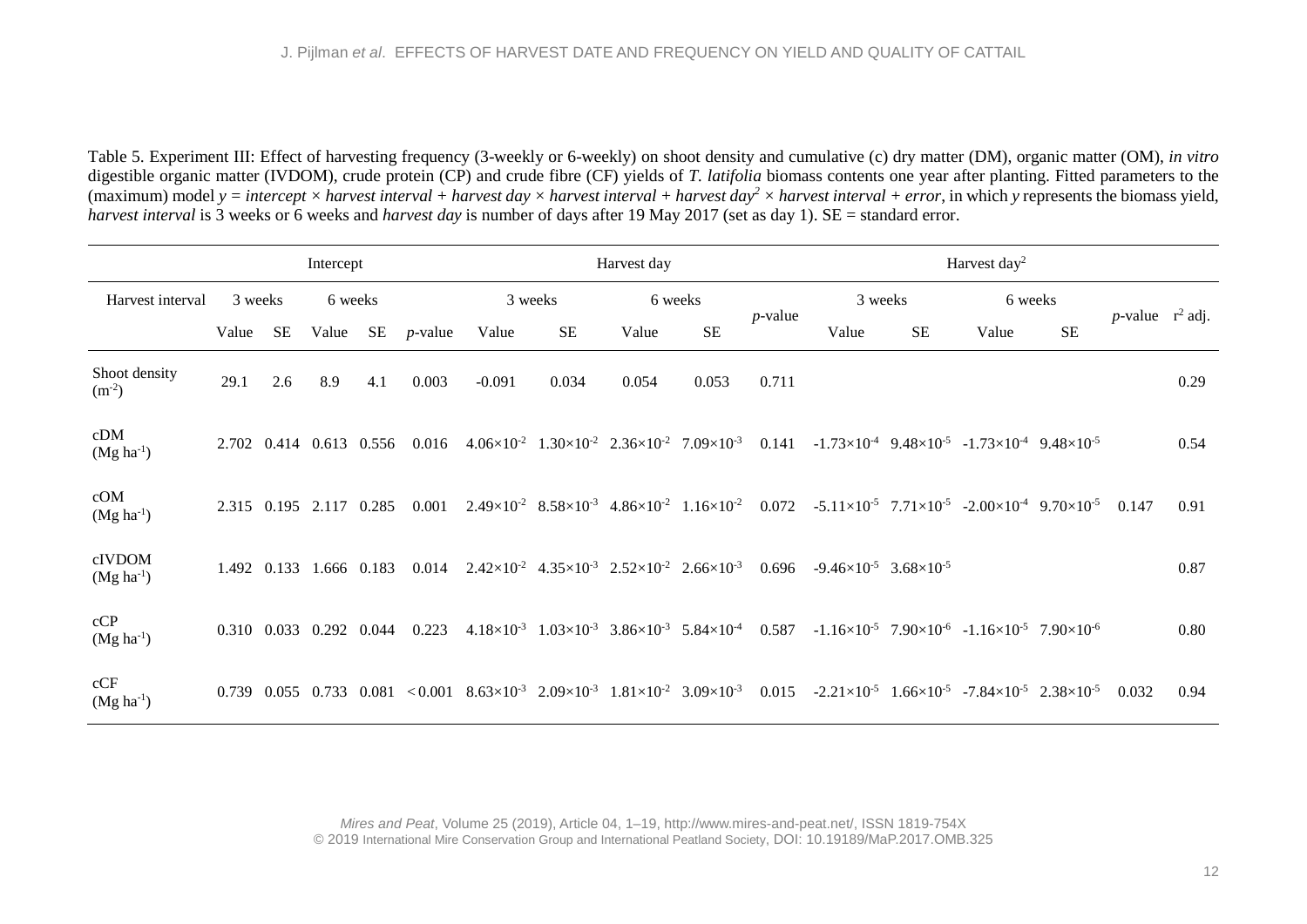| Table 6. Experiment III: Dry matter (DM) yield, and dry matter contents of organic matter (OM), in vitro   |
|------------------------------------------------------------------------------------------------------------|
| digestible organic matter (IVDOM), crude protein (CP) and crude fibre (CF) for the May harvest             |
| (Experiment II) and average contents of harvested biomass from the 3-weekly (6 cuts) and 6-weekly (3 cuts) |
| subsequent harvests. $SEM =$ standard error of the mean.                                                   |

|                       | 19 May<br>harvest<br>(first cut) | 3-week harvest<br>intervals, 08 June<br>to 22 September | 6-week harvest<br>intervals, 30 June<br>to 22 September | <b>SEM</b> | $p$ -value |
|-----------------------|----------------------------------|---------------------------------------------------------|---------------------------------------------------------|------------|------------|
| $DM (g kg-1)$         | 112 <sup>c</sup>                 | 153 <sup>b</sup>                                        | 195 <sup>a</sup>                                        | 7.9        | < 0.001    |
| OM $(g \ kg^{-1})$    | $911^{ab}$                       | 901 <sup>a</sup>                                        | 917 <sup>b</sup>                                        | 2.6        | 0.020      |
| IVDOM $(g \ kg^{-1})$ | 624 <sup>a</sup>                 | 591 <sup>a</sup>                                        | 466 <sup>b</sup>                                        | 16.3       | < 0.001    |
| $CP (g kg^{-1})$      | $123^{ab}$                       | 134 <sup>a</sup>                                        | 103 <sup>b</sup>                                        | 5.1        | 0.023      |
| $CF (g kg-1)$         | 304                              | 286                                                     | 303                                                     | 5.7        | 0.328      |

 $\frac{\text{abc}}{\text{b}}$  Values with an unequal superscript differ significantly (*P* ≤ 0.05)

#### **DISCUSSION**

#### **Effect of harvest date on yields and nutritional values**

We hypothesised that biomass yields would peak between the middle and end of the growing season and that, as in (other) grasses, the nutritional value of *T. latifolia* would decrease with increasing crop age, with a sharp decrease before onset of flowering. These hypotheses were confirmed in Experiments I and II. The IVOMD of *T. latifolia* was, especially from June onwards, low (on average  $< 50$  %). Thus, for optimal forage quality *T. latifolia* biomass should be harvested in May, before the appearance of inflorescences and the onset of nutrient translocation to below-ground biomass as known for other perennial grasses such as *Lolium perenne* (Parsons 1988). From June onwards we observed a decrease of 42 and 50 % of CP content in Experiments I and II, respectively. Similar results were reported by Grosshans (2014) who observed that due to translocation the content of nutrients in the shoot tissue can decrease by more than 50 % in *Typha glauca*, and by Maddison *et al.* (2009) who found that N and P were translocated from shoots to reserve organs (mainly rhizomes but also inflorescences) after the flowering stage. Maddison *et al.* (2009) measured, at a water N load of 138 kg ha<sup>-1</sup> year<sup>-1</sup>, dry matter CP contents between 79 and 151 g kg $^{-1}$  during the growing season, which corresponds well to our results from Experiments I and II (CP content of 75

to 125 g kg $^{-1}$ ). In our Experiments I and II we observed similar CP content decreases despite a fertiliser N amendment and higher soil and ditch water N contents at the site of Experiment II compared to Experiment I. It is possible that plant N uptake or growth was limited by other factors since we observed very similar CP levels in both experiments.

Apparently,  $0.5 \text{ °C}$  lower average temperatures during the growing season, lower N concentrations in soil and ditch water (Table 1), no N and K amendments and biomass removal in the year of planting in Experiment I compared to Experiment II had limited effects on the biomass yield and contents in the consequent year, since we observed similar peak DM yields (9.81-10.89 Mg ha<sup>-1</sup>) and developments of OM, IVDOM, CP and CF in Experiments I and II, although peak yields were in September for Experiment I and in June for Experiment II. Biomass nutrient removal from the site could have significantly affected nutrient cycling (Jordan *et al*. 1990). Possibly, the higher average plant density (and thus lower yield per shoot) in Experiment I (68  $\pm$  1.9 shoots m<sup>-2</sup>) compared to Experiment II (40  $\pm$  1.9 shoots m<sup>-2</sup>) compensated the yield per ha.

DM yields in our study could have been limited because the stand was not fully developed, despite the observed great increases in shoot densities (increase from 15 to 68 in Experiment I and from 3.5 to 40 shoots m-2 between the first year of planting and the second year of measurements). Possibly, plants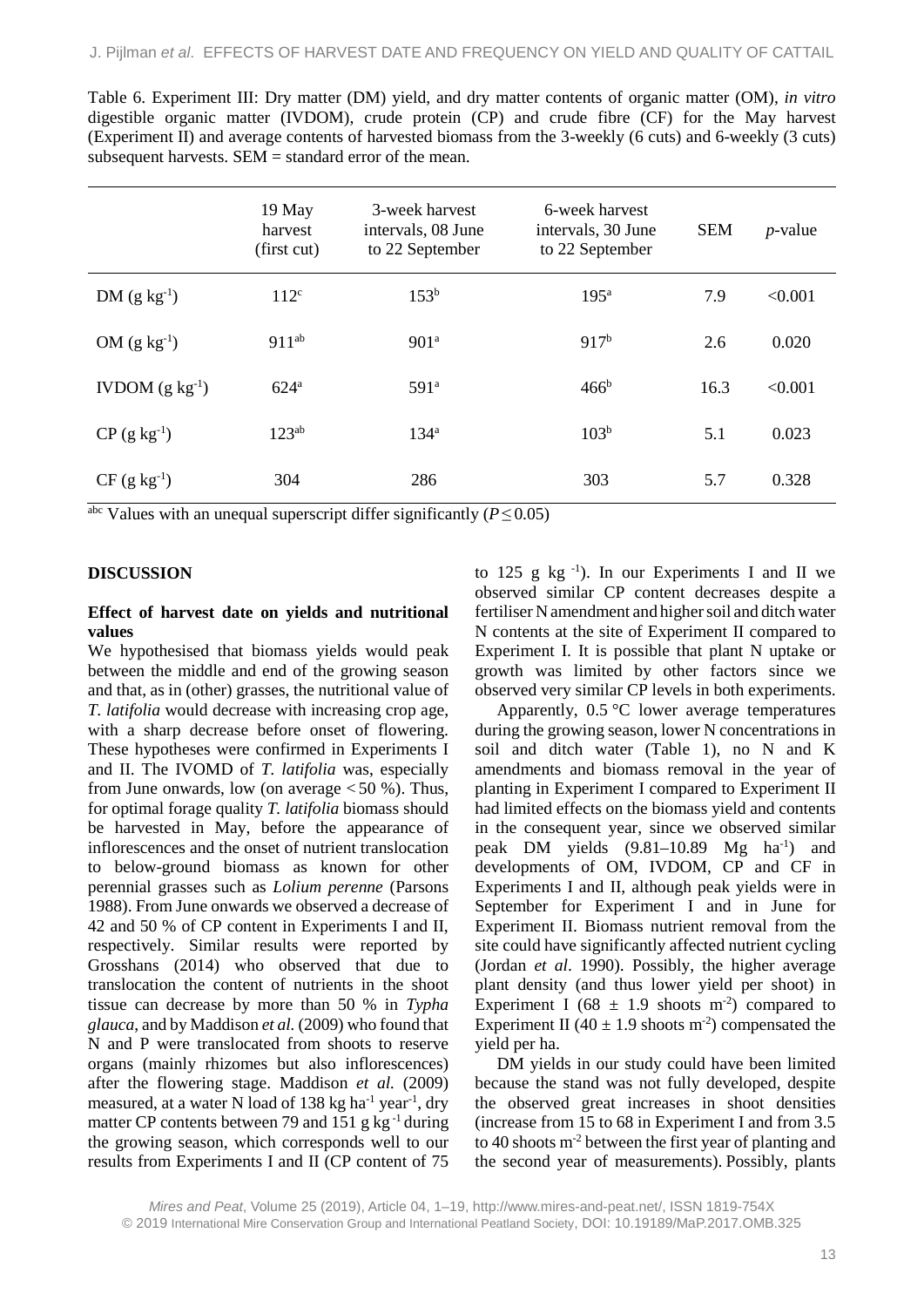

Figure 6. Experiment III: Effect of harvest interval (3-week or 6-week intervals) on cumulative (c) mineral yields of *T. latifolia* biomass one year after planting. Harvest dates were 19 May, 02 June, 30 June, 21 July, 11 August, 01 September and 22 September 2017. Each set of points per harvest date  $(n=2)$  represents biomass nutrient concentrations from two different subplots. Fit parameters of the curves are shown in Table 7. Cumulative yields of K, S and Zn were approximated by (nearly) the same curve for both harvest intervals, therefore only the fitted curve for the 3-week interval is visible for these minerals.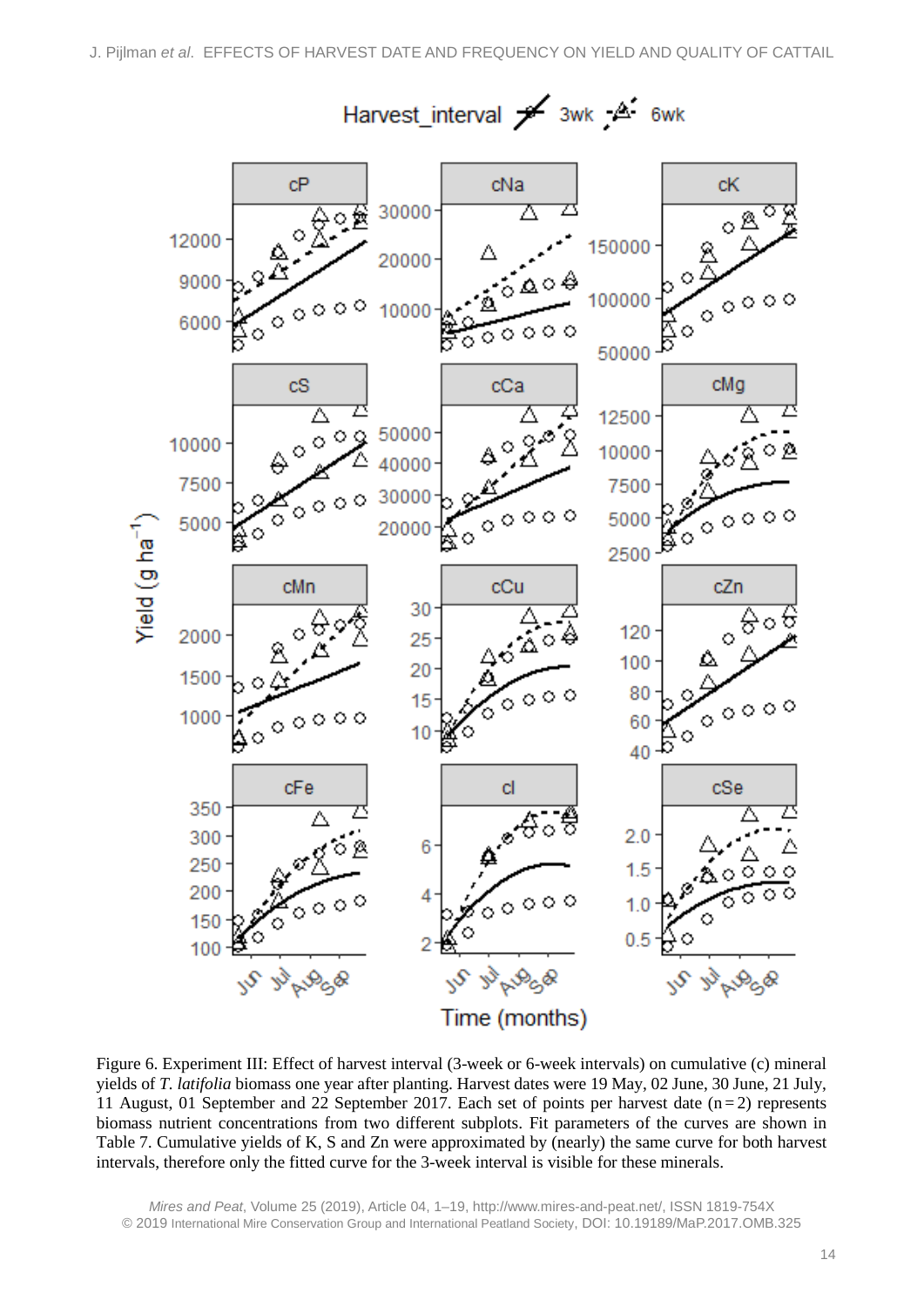Table 7. Experiment III: Effect of harvest interval (3 weeks or 6 weeks) on cumulative (c) mineral yields of *T. latifolia* biomass one year after planting. Fitted parameters to the (maximum) model  $y =$  *intercept*  $\times$  *harvest interval* + *harvest day*  $\times$  *harvest day*<sup>2</sup>  $\times$  *harvest interval* + *error* or  $y =$  *intercept*  $\times$  *harvest interval + harvest day × harvest interval + log(harvest day) × harvest interval + error*, in which *y* represents biomass yield variables, *harvest interval* the harvesting interval (3-week or 6-week interval) and *harvest day* the number of days after the first harvest on 19 May 2017. SE = standard error.

|                             |        |          | Intercept |          |            |                     | Harvest day         |                     |                       |            | Harvest day <sup>2</sup>                  |                                              |            |  |
|-----------------------------|--------|----------|-----------|----------|------------|---------------------|---------------------|---------------------|-----------------------|------------|-------------------------------------------|----------------------------------------------|------------|--|
| Harvest interval            |        | 3 weeks  | 6 weeks   |          |            | 3 weeks             |                     | 6 weeks             |                       |            |                                           | 3 and 6 weeks                                |            |  |
|                             | Value  | $\rm SE$ | Value     | $\rm SE$ | $p$ -value | Value               | $\rm SE$            | Value               | <b>SE</b>             | $p$ -value | Value                                     | <b>SE</b>                                    | $r^2$ adj. |  |
| $cP$ (g ha <sup>-1</sup> )  | 5918   | 1069     | 7698      | 1156     | 0.140      | 45.4                | 12.7                |                     |                       |            |                                           |                                              | 0.39       |  |
| $cNa$ (g ha <sup>-1</sup> ) | 4689   | 2659     | 8113      | 4209     | 0.002      | 50.5                | 34.7                | 133.0               | 53.8                  | 0.142      |                                           |                                              | 0.52       |  |
| $cK$ (g ha <sup>-1</sup> )  | 86694  | 12596    |           |          |            | 592.4               | 162.3               |                     |                       |            |                                           |                                              | 0.37       |  |
| $cS$ (g ha <sup>-1</sup> )  | 4855   | 724      |           |          |            | 39.3                | 9.3                 |                     |                       |            |                                           |                                              | 0.44       |  |
| $cCa (g ha-1)$              | 17847  | 6046     | 17506     | 8116     | 0.127      | 363.8               | 189.3               | 498.3               | 103.5                 | 0.211      |                                           |                                              | 0.43       |  |
| $cMg$ (g ha <sup>-1</sup> ) | 3725   | 1230     | 3959      | 1652     | 0.039      | 75.2                | 38.5                | 107.1               | 21.1                  | 0.148      | $-0.37$                                   | 0.28                                         | 0.50       |  |
| $cMn$ (g ha <sup>-1</sup> ) | 1040.4 | 231.1    | 894.5     | 365.7    | 0.257      | 4.79                | 3.02                | 10.92               | 4.68                  | 0.207      |                                           |                                              | 0.33       |  |
| $cCu$ (g ha <sup>-1</sup> ) | 8.2    | 2.1      | 9.3       | 2.8      | 0.015      | 0.22                | 0.06                | 0.27                | 0.04                  | 0.124      | $-1.00\times10^{-3}$ 4.74 $\times10^{-4}$ |                                              | 0.71       |  |
| $cZn$ (g ha <sup>-1</sup> ) | 59.6   | 8.6      | 60.0      | 0.1      | 0.195      | 0.43                | 0.11                |                     |                       |            |                                           |                                              | 0.42       |  |
| $cFe$ (g ha <sup>-1</sup> ) | 110.2  | 24.9     | 109.8     | 33.4     | 0.061      | 1.91                | 0.78                | 1.90                | 0.01                  | 0.140      | 0.659                                     | 0.426                                        | 0.64       |  |
| $cI$ (g ha <sup>-1</sup> )  | 2.0    | 0.7      | 2.1       | 0.9      | 0.037      | 0.07                | 0.02                | 0.08                | 0.01                  | 0.122      | $-3.42\times10^{-4}$ 1.52 $\times10^{-4}$ |                                              | 0.64       |  |
| $cSe(g ha^{-1})$            | 0.603  | 0.173    | 0.814     | 0.232    | 0.001      | $1.42\times10^{-2}$ | $5.41\times10^{-3}$ | $1.94\times10^{-2}$ | $2.96 \times 10^{-3}$ | 0.097      |                                           | $-7.27 \times 10^{-5}$ 3.96 $\times 10^{-5}$ | 0.66       |  |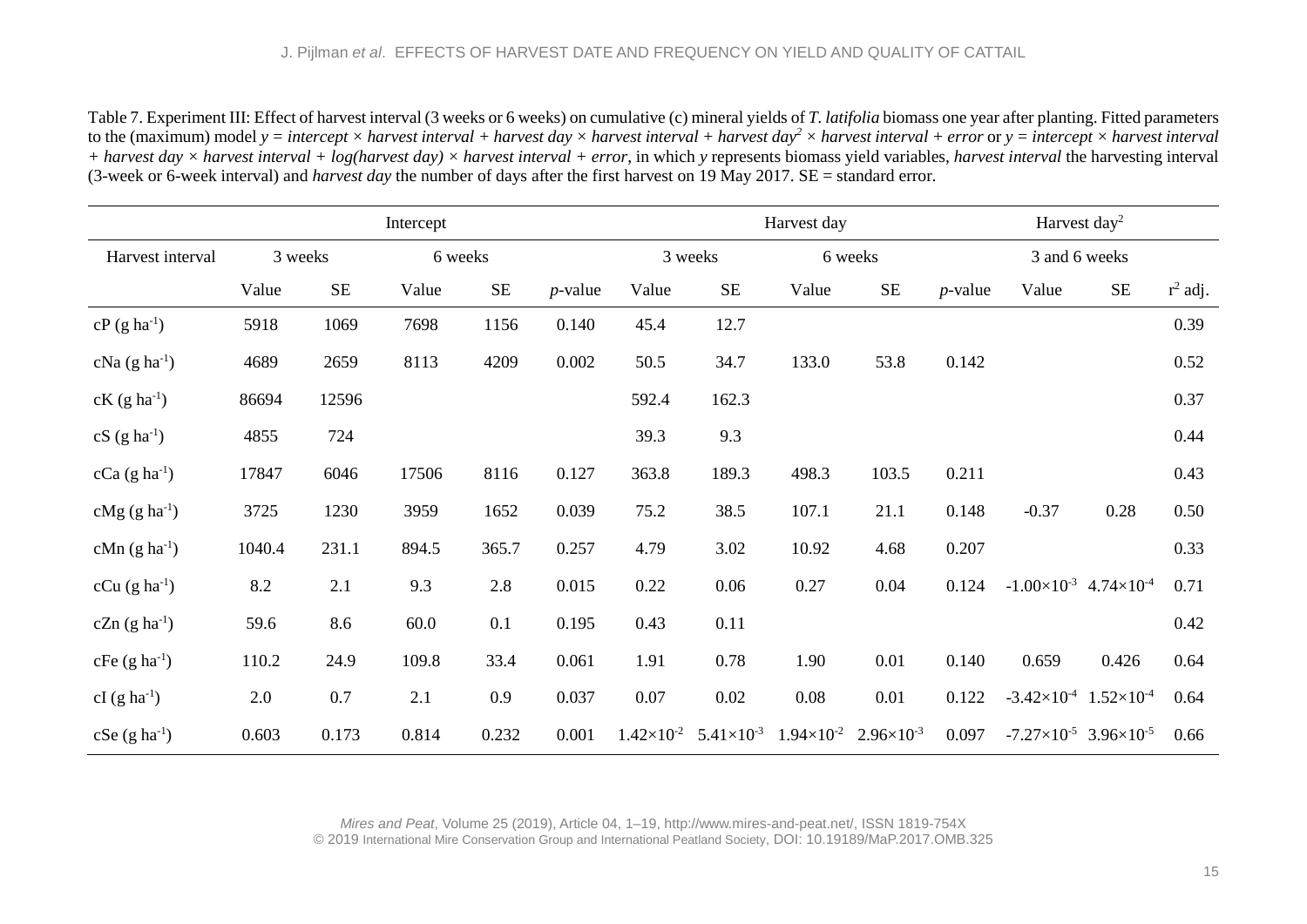put most of their resources into offspring when competition is limited. Fiala (1978) observed that each *T. latifolia* plant can produce up to 46 new shoots in the first year after planting when there was no competition. Heinz (2012) reported summer dry matter (DM) yields of up to  $12 \text{ Mg} \text{ ha}^{-1}$  in the second year after establishment and Pfadenhauer & Wild (2001), who planted *T. latifolia* at a density of 0.5–2 plants m-2 in 1998, observed average increases to 75 and  $102$  shoots  $m<sup>2</sup>$  in the growing seasons of 1999 and 2000, respectively, with corresponding DM yield increases to about 8.9 Mg ha<sup>-1</sup> in 1999 and 20.1 Mg ha<sup>-1</sup> in 2000. Furthermore, observed vields might have been affected by (unknown) inter-annual variations. Maddison *et al*. (2009), Heinz (2012) and Günther *et al*. (2015) reported inter-annual variations of 2–8 Mg ha-1 DM yield in different *T. latifolia* stands, which only in some of the cases could be related to events such as late winter or spring harvests before the growing season, storms and spatial variations in stand densities. Thus, to determine the effects of increased stand ages and inter-annual variations on the sustainability of biomass production potential and biomass contents of *T. latifolia* in any particular situation, the current work should be considered as tentative and long-term effects need further investigation.

# **Effect of harvest frequency on yields and nutritional values**

We hypothesised that an increased harvesting frequency (as in a situation with grazing) may maintain nutritional value but reduce productivity and shoot density during a growing season. The reduction of productivity is not confirmed by the results of Experiment III because the results showed that *T. latifolia* can be harvested repeatedly and intensively (at intervals of either 3 or 6 weeks) during a growing season and still produce biomass after each harvest. However, frequent harvesting seemed to have adverse effects on shoot density, which decreased over time, and this may influence productivity in the years to come. Also, DM yields decreased during the season and cumulative DM yields in Experiment III were lower than the yield from a single harvest per growing season when harvested in mid-June or later in the season (Experiments I and II), which may have been related to the decreasing shoot density. Therefore, the effects of frequent harvesting and grazing on biomass production in subsequent years need further investigation as our observations are limited to one growing season. Possibly, harvesting only two or three times instead of four or seven times during a growing season could result in an improved balance

between yields, fodder quality, plant regrowth and stand development. Our observation that *T. latifolia* regrowth persisted during the most intensive harvesting scheme is in line with the findings of Hellsten *et al.* (1999) and Lishawa *et al.* (2017), who studied effects of mowing *Typha spp.* underwater with the objective of plant removal and concluded that above-water biomass removal is not an efficient strategy to completely remove natural stands.

The average fodder quality of cumulatively harvested biomass, when defined as highest IVDOM and CP and lowest CF contents, was very similar to that of a single harvest in May, especially for biomass harvested at 3-week intervals. This confirmed our hypothesis that intensive harvesting may lead to a rather stable nutritional value. Three-week harvest intervals led to a slightly better nutritional value compared to 6-weekly harvest intervals, which is similar to grasses such as *L. perenne* where more frequent harvesting also leads to improved fodder value (Parsons 1988).

# **General findings**

We concluded that a harvest in July and August was optimal for yielding the greatest quantity of *T. latifolia* fodder. For the highest nutritional value, the optimal harvest was around May, before the appearance of inflorescences and at relatively low standing crop. The nutritional value of *T. latifolia* was inferior to fresh biomass from grassland dominated by *L. perenne* (Eurofins Agro 2017) when using dairy cow requirements (CVB 2016) as a quality standard*,* even when harvested before the appearance of inflorescences.

Furthermore, we found that the regrown biomass harvested at either 3-week or 6-week intervals after a first harvest in May can be nutritionally similar to biomass harvested in May. Thus, *T. latifolia* could potentially be grazed by adapted cattle (e.g. *Bubalus arnee*). However, cumulative DM yields were lower than a single yield per growing season when harvested in mid-June or later in the season. For the interpretation of our results, it is important to point out that the experiments described here were done at a relatively low nutrient availability and at a young stand age, which probably resulted in lower seasonal biomass DM yields than could be obtained from older or further developed *T. latifolia* stands with higher nutrient availabilities (Maddison *et al*. 2009, Pfadenhauer & Wild 2001, Heinz 2012).

Based on our results, we suggest that *T. latifolia* biomass harvested later in the season could be used as fibrous roughage at low dietary inclusion rates, whereas the biomass harvested before the appearance of inflorescences could be used at higher inclusion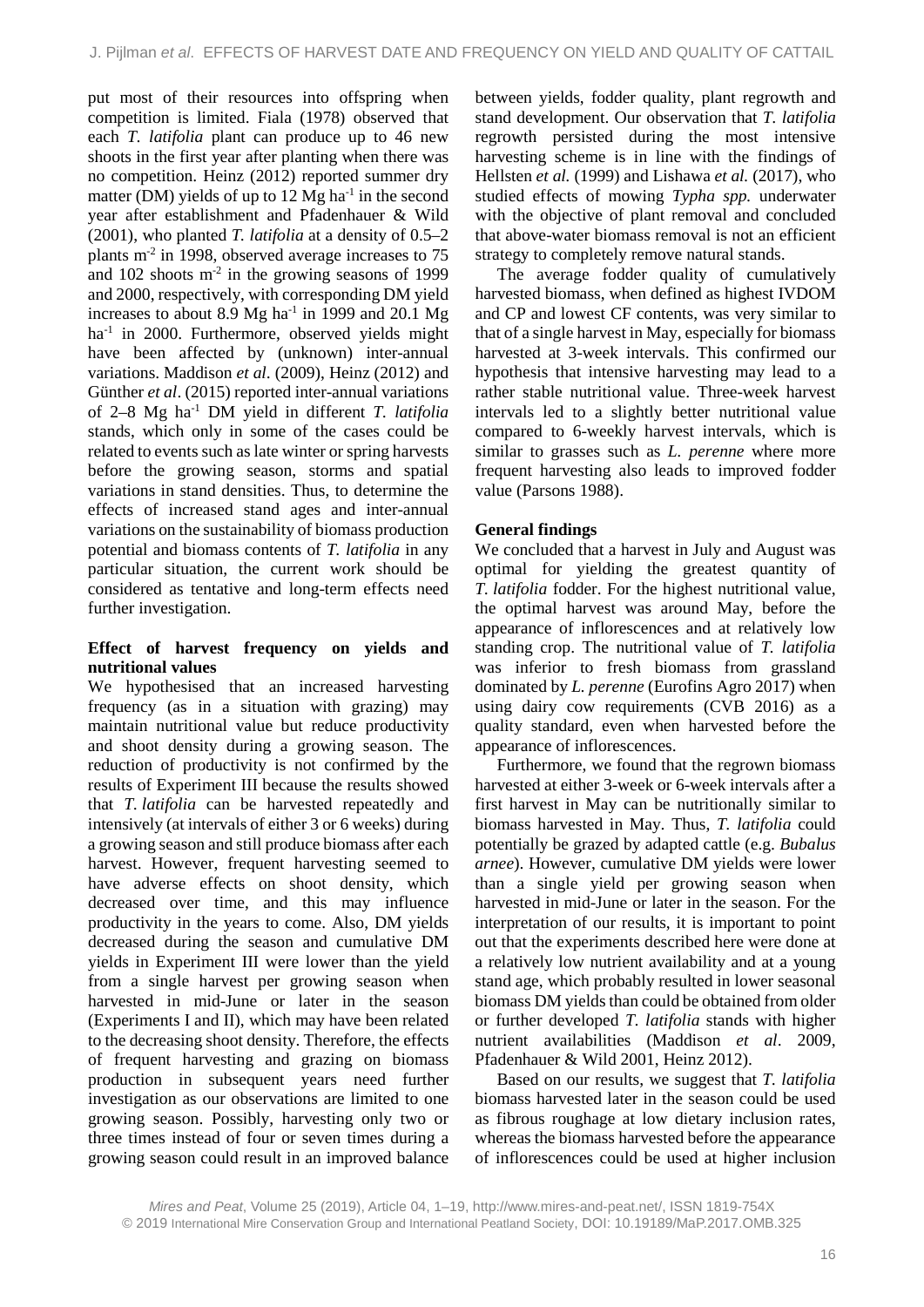rates in grass based dairy rations. This introduces a promising prospect for lowering dietary N and P contents, which would allow the reduction of N and P losses to the environment from dairy farms on peat soils. Also, *T. latifolia* biomass appeared to have higher contents of Se, which is interesting because biomass from grassland dominated by *L. perenne* is typically deficient in Se in terms of dairy cow requirements (Table 8; CVB 2016, Eurofins Agro 2017).

To further unlock the potential of *T. latifolia* as a (complementary) forage in combination with (intensive) dairy farming on peat, further research is needed on aspects such as breeding, establishing and maintaining crops, managing optimal nutrient supplies, and optimising harvesting and conservation techniques. Furthermore, effects of dietary inclusion on animal performance and possible nutritional constraints should be investigated, as well as the impact on the economy and ecology of farms and surrounding regions.

Table 8. Average dry matter mineral contents in *T. latifolia* biomass Experiment II) and fresh grass from *L. perenne* dominated dairy grasslands in The Netherlands (Eurofins Agro 2017).

|                      | T. latifolia<br>biomass | L. perenne<br>dominated<br>fresh grass<br>biomass |
|----------------------|-------------------------|---------------------------------------------------|
| $P(g kg^{-1})$       | 1.7                     | 4.2                                               |
| Na $(g \ kg^{-1})$   | 1.3                     | 2.3                                               |
| $K(g kg^{-1})$       | 22.1                    | 34.1                                              |
| $S(g kg^{-1})$       | 1.2                     | 3.5                                               |
| $Ca (g kg-1)$        | 5.3                     | 5.3                                               |
| $Mg (g kg^{-1})$     | 1.1                     | 2.4                                               |
| Fe $(mg kg^{-1})$    | 32.2                    | 169.0                                             |
| $Mn$ (mg $kg^{-1}$ ) | 237.8                   | 73.0                                              |
| $Cu$ (mg $kg^{-1}$ ) | 2.6                     | 8.4                                               |
| $Zn$ (mg $kg^{-1}$ ) | 15.0                    | 40.0                                              |
| I (mg $kg^{-1}$ )    | 0.6                     | 0.2                                               |
| Mo $(\mu g kg^{-1})$ | 263                     | 1900                                              |
| Co $(\mu g kg^{-1})$ | 25                      | 67                                                |
| Se $(\mu g kg^{-1})$ | 199                     | 56                                                |

# **ACKNOWLEGDEMENTS**

Thanks to Karel van Houwelingen, Youri Egas and their colleagues at KTC Zegveld for their invaluable efforts in running the experiments and harvesting the plants; to Frank Lenssinck of the Veenweiden Innovatie Centrum for his general support during the project; and to all the technicians from Radboud University Nijmegen for their efforts in analysing all the samples. The current work was part of the project "Veen, Voer en Verder" focusing on gaining insight into new, profitable and sustainable agricultural activities at increased water levels in the western peat area of The Netherlands, financed by Utrecht-West, the province of Zuid-Holland and the European CINDERELLA project (FACCE-JPI ERA-NET Plus on Climate Smart Agriculture). This article is based on a presentation at the international conference *Renewable Resources from Wet and Rewetted Peatlands* held on 26–28 September 2017 at the University of Greifswald, Germany.

# **REFERENCES**

- CVB (2016) *Tabellenboek Veevoeding 2016. Voedernormen rundvee, Schapen, Geiten en Voederwaarden Voedermiddelen voor Herkauwers* (*Feed Tables for Livestock 2016. Feeding Requirements for Cattle, Sheep, Goats and Feeding Values of Feeds for Ruminants*). CVB-series No. 52, Federatie Nederlandse Diervoederketen, The Netherlands (in Dutch).
- De Visser, P.H.B., van Keulen, H., Lantinga, E.A. & Udo, H.M.J. (2001) Efficient resource management in dairy farming on peat and heavy clay soils. *Netherlands Journal of Agricultural Science*, 49, 255–276.
- do Nascimento, J.M.L., Queiroz, M.A.A., Gomide, C.A., Lacerda, R.S., do Amarai, A.A. & Ferrari, J.F. (2014) Potencial nutricional de plantas de *Typha domingensis* Pers. como opção forrageira (Nutritional potential of *Typha domingensis* Pers. as a possible forage). *Revista Brasileira de Ciëncias Agrárias*, 9, 290–294 (in Portuguese).
- Dragoni, F., Giannini, V., Ragaglini, G., Bonari, E. & Silvestri, N. (2017) Effect of harvest time and frequency on biomass quality and biomethane potential of common reed (*Phragmites australis*) under paludiculture conditions. *Bioenergy Research*, 10, 1066–1078.
- Erisman, J.W., Van Eekeren, N., De Wit, J., Koopmans, C., Oerlemans, N. & Koks, B. (2016) Agriculture and biodiversity: a better balance benefits both. *AIMS Agriculture and Food*, 1,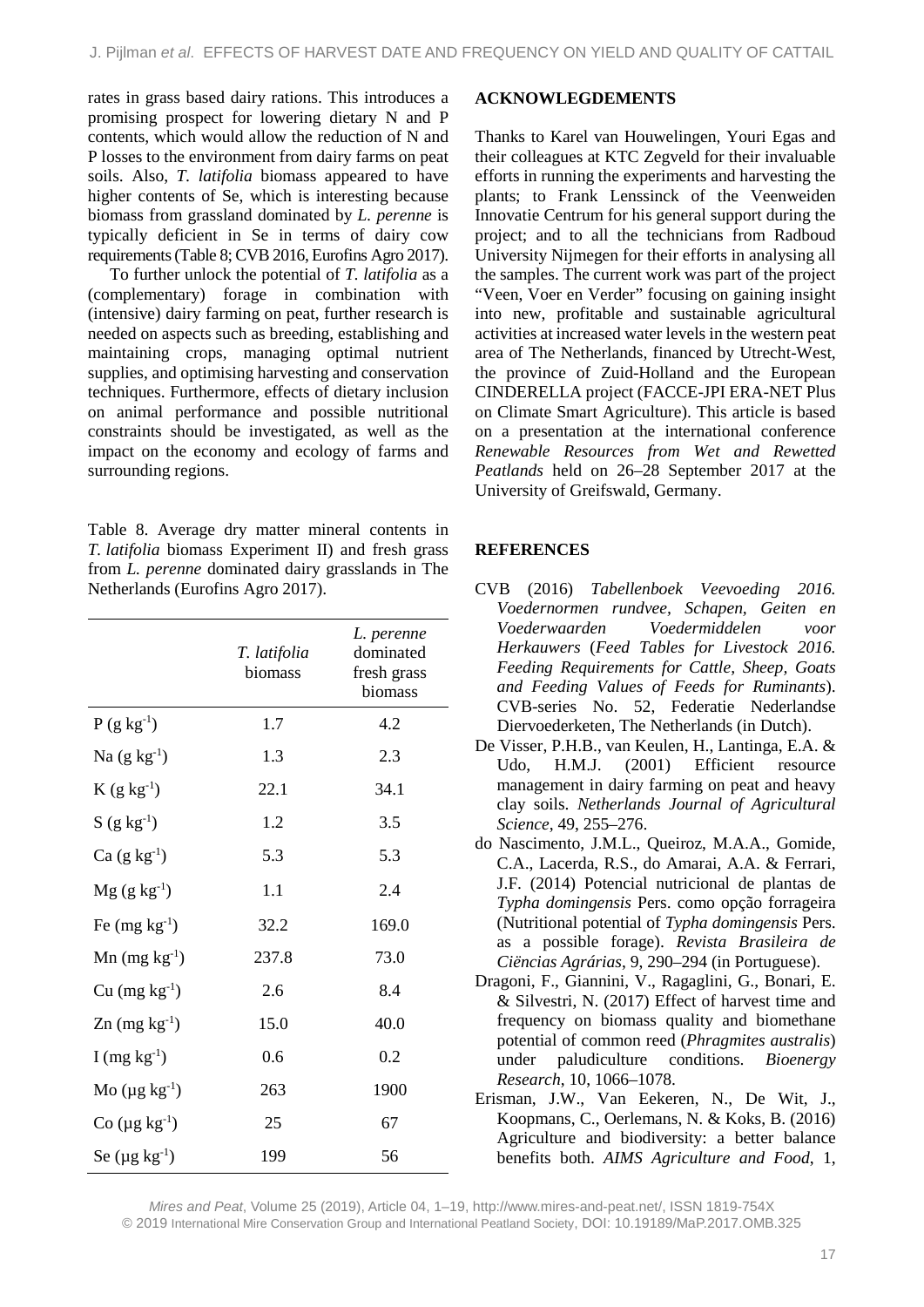157–174.

- Eurofins Agro (2017) Meerjarengemiddelen vers gras 2012–2016. Versie 3 januari 2017 (Multiyear averages fresh grass 2012–2016. Version 3rd January 2017). Online at: http://eurofinsagro.com/nl-nl/sites/eurofins-agro.com/files/ gemiddelden\_vers\_gras\_2016.pdf, accessed 08 Dec 2017 (in Dutch).
- FAO (2014) *Mitigation of Climate Change in Agriculture Series 9. Towards Climate-Responsible Peatlands Management.* Riccardo Biancalani & Armine Avagyan (eds.), Food and Agiculture Organization of the United Nations (FAO), Rome, Italy, 117 pp.
- Fiala, K. (1978) Underground organs of *Typha angustifolia* and *Typha latifolia*, their growth, propagation and production. *Acta Scientiarum Naturalium Academiae Scientiarum Bohemoslovacae Brno*, 12, 1–43.
- Geurts, J., Fritz, C., Lamers, L., Radboud, A.G., Joosten, H. (2017) Paludicultuur houdt de polder schoon - zuiveren van oppervlaktewater en uitmijnen van fosfaatrijke bodems met riet- en lisdoddeteelt (Paludiculture keeps the polder clean - purification of surface water and mining of phosphate rich soils with reed and cattail cultivation). *H2O-Online*, 23 August 2017, 1–8. (in Dutch).
- González, J., Alvir, M.R., Rodríguez, C.A. & Delaroza, B. (2000) Estudio preliminar del valor nitritivo para ruminates de la enae (*Typha latifolia*) y del esparganio (*Sparganium* sp.) (Preliminary study of the nutritional value for ruminants of cattail (*Typha latifolia*) and of burreed (*Sparganium* sp.)). In: Sierra, I., Guillén, F. & Garitano, I. (eds.) *Producción ovina y caprina: XXV Jornadas Cientificas de la Sociedad Española de Ovinotecnia y Caprinotecnia*, SEOC, Teruel, Spain, 291–293 (in Spanish).
- Grosshans, R.E. (2014) *Cattail (*Typha *spp.) Biomass Harvesting for Nutrient Capture and Sustainable Bioenergy for Integrated Watershed Management*. PhD thesis, University of Manitoba, Winnipeg, Manitoba, Canada, 292 pp.
- Günther, A., Huth, V., Inski, G.J. & Glatzel, S. (2015) The effect of biomass harvesting on greenhouse gas emissions from a rewetted temperate fen. *GCB Bioenergy*, 7, 1092–1106.
- Heinz, S.I. (2012) Population biology of *Typha latifolia* L. & *Typha angustifolia* L. Establishment, growth and reproduction in a constructed wetland. Shaker Verlag GmbH, Aachen, Germany, 111 pp.
- Hellsten, S., Dieme, C., Mbengue, M., Janauaer, G.A., den Hollander, N. & Pieterse, A.H. (1999)

*Typha* control efficiency of a weed-cutting boat in the Lac de Guiers in Senegal: a preliminary study on mowing speed and re-growth capacity. *Hydrobiologia*, 415, 249–255.

- Jordan, T.E., Whigham, D.F. & Correl, D.L. (1990) Effects of nutrient and litter manipulations on the narrow-leaved cattail, *Typha angustifolia* L. *Aquatic Botany*, 36, 179–191.
- Lishawa, S.C., Carson, B.D., Brandt, J.S., Tallant, J.M., Reo, N.J., Albert, D.A., Monks, A.M., Lautenbach, J.M. & Clark, E. (2017) Mechanical harvesting effectively controls young *Typha* spp. invasion and unmanned aerial vehicle data enhances post-treatment monitoring. *Frontiers in Plant Science*, 8, 619.
- Maddison, M., Soosaar, K., Lõhmus, K. & Mander, Ü. (2005) Cattail population in wastewater treatment wetlands in Estonia: biomass production, retention of nutrients, and heavy metals in phytomass. *Journal of Environmental Science and Health*, 40, 1157–1166.
- Maddison, M., Mauring, T., Remm, K., Lesta M. & Mander, Ü. (2009) Dynamics of *Typha latifolia* L. populations in treatment wetlands in Estonia. *Ecological Engineering*, 35, 258–264.
- NRC (2001) *Nutrient Requirements of Dairy Cattle.* Seventh revised edition, National Academic Press, Washington DC, USA, 401 pp.
- Parsons, A.J. (1988) The effects of season and management on the growth of grass swards. In: Jones M.B. & Lazenby A. (eds.) *The Grass Crop. The Physiological Basis of Production*, Springer, Dordrecht, The Netherlands, 129–177.
- Pfadenhauer, J. & Wild, U. (2001) *Rohrkolbenanbau in Niedermooren - Integration von Rohstoffgewinnung, Wasserreinigung und Moorschutz zu einem nachhaltigen Nutzungskonzept* (C*attail in Fens - Integration of Raw Material Winning, Water Purification and Bog Protection in a Sustainable Utitlisation Concept*). Technische Universität München, München, Germany, 119 pp. (in German).
- R Core Team (2017) R: A language and environment for statistical computing. R Foundation for Statistical Computing, Vienna, Austria. Online at: https://www.R-project.org/
- Sauvant, D., Perez J.M. & Tran, G. (eds.) (2004) *Tables of Composition and Nutritive Value of feed Materials. Pigs, Poultry, Cattle, Sheep, Goats, Rabbits, Horses, Fish*. INRA Editions, Versailles, France, 304 pp.
- Schothorst, C.J. (1977) Subsidence of low moor peat soils in the western Netherlands. *Geoderma*, 17, 265–291.
- Tanneberger, F., Tegetmeyer, C., Busse, S.,